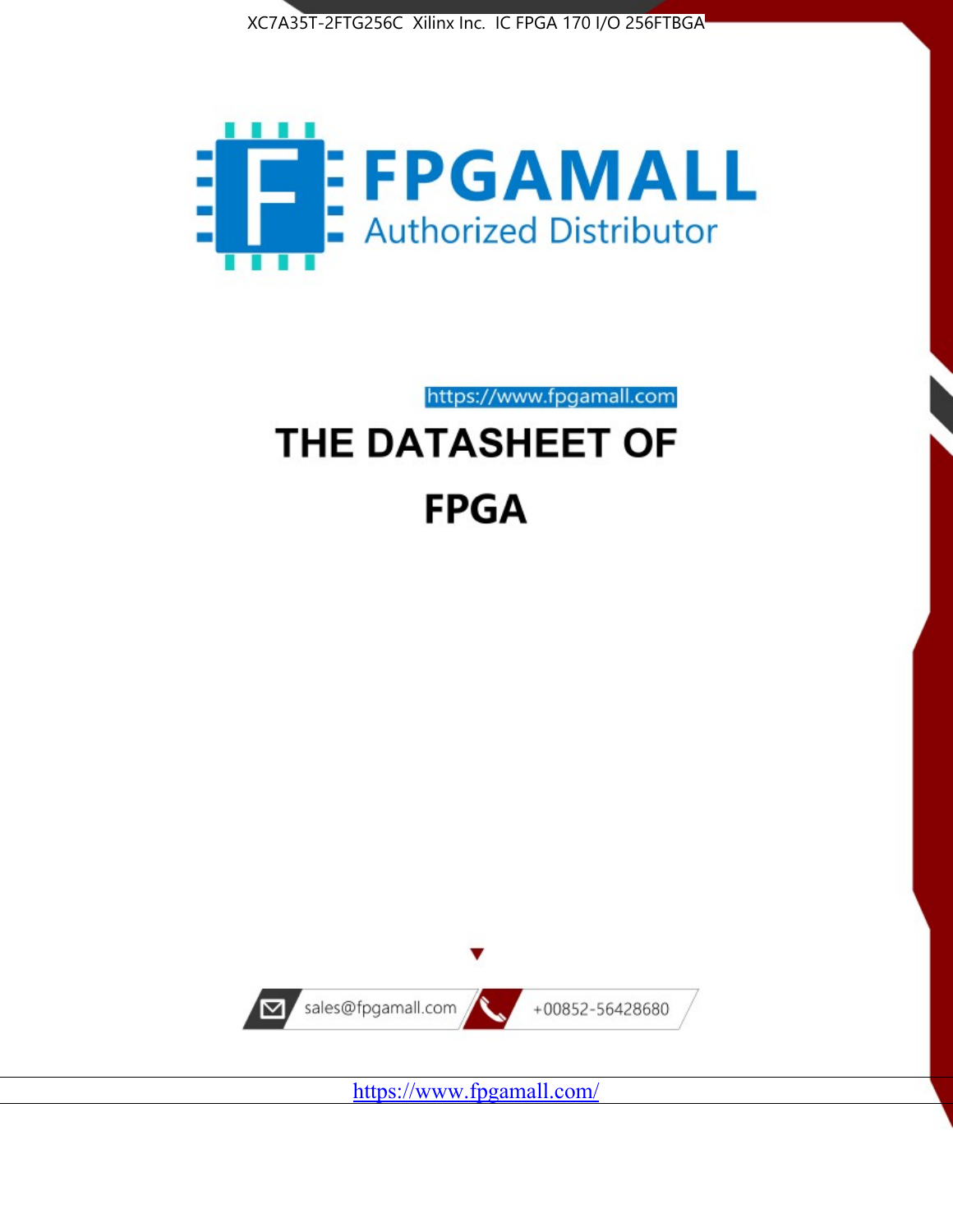# **EXALINX**

## **7 Series FPGAs Data Sheet: Overview**

DS180 (v2.6) February 27, 2018 **Product Specification**

### **General Description**

Xilinx® 7 series FPGAs comprise four FPGA families that address the complete range of system requirements, ranging from low cost, small form factor, cost-sensitive, high-volume applications to ultra high-end connectivity bandwidth, logic capacity, and signal processing capability for the most demanding high-performance applications. The 7 series FPGAs include:

- Spartan®-7 Family: Optimized for low cost, lowest power, and high I/O performance. Available in low-cost, very small form-factor packaging for smallest PCB footprint.
- Artix®-7 Family: Optimized for low power applications requiring serial transceivers and high DSP and logic throughput. Provides the lowest total bill of materials cost for high-throughput, cost-sensitive applications.
- Kintex®-7 Family: Optimized for best price-performance with a 2X improvement compared to previous generation, enabling a new class of FPGAs.
- Virtex®-7 Family: Optimized for highest system performance and capacity with a 2X improvement in system performance. Highest capability devices enabled by stacked silicon interconnect (SSI) technology

Built on a state-of-the-art, high-performance, low-power (HPL), 28 nm, high-k metal gate (HKMG) process technology, 7 series FPGAs enable an unparalleled increase in system performance with 2.9 Tb/s of I/O bandwidth, 2 million logic cell capacity, and 5.3 TMAC/s DSP, while consuming 50% less power than previous generation devices to offer a fully programmable alternative to ASSPs and ASICs.

### **Summary of 7 Series FPGA Features**

- Advanced high-performance FPGA logic based on real 6-input lookup table (LUT) technology configurable as distributed memory.
- 36 Kb dual-port block RAM with built-in FIFO logic for on-chip data buffering.
- High-performance SelectIO™ technology with support for DDR3 interfaces up to 1,866 Mb/s.
- High-speed serial connectivity with built-in multi-gigabit transceivers from 600 Mb/s to max. rates of 6.6 Gb/s up to 28.05 Gb/s, offering a special low-power mode, optimized for chip-to-chip interfaces.
- A user configurable analog interface (XADC), incorporating dual 12-bit 1MSPS analog-to-digital converters with on-chip thermal and supply sensors.
- DSP slices with 25 x 18 multiplier, 48-bit accumulator, and pre-adder for high-performance filtering, including optimized symmetric coefficient filtering.
- Powerful clock management tiles (CMT), combining phase-locked loop (PLL) and mixed-mode clock manager (MMCM) blocks for high precision and low jitter.
- Quickly deploy embedded processing with MicroBlaze™ processor.
- Integrated block for PCI Express® (PCIe), for up to x8 Gen3 Endpoint and Root Port designs.
- Wide variety of configuration options, including support for commodity memories, 256-bit AES encryption with HMAC/SHA-256 authentication, and built-in SEU detection and correction.
- Low-cost, wire-bond, bare-die flip-chip, and high signal integrity flipchip packaging offering easy migration between family members in the same package. All packages available in Pb-free and selected packages in Pb option.
- Designed for high performance and lowest power with 28 nm, HKMG, HPL process, 1.0V core voltage process technology and 0.9V core voltage option for even lower power.

| <b>Max. Capability</b>         | Spartan-7           | Artix-7                                    | Kintex-7                                              | Virtex-7                                |
|--------------------------------|---------------------|--------------------------------------------|-------------------------------------------------------|-----------------------------------------|
| Logic Cells                    | 102K                | 215K                                       | 478K                                                  | 1,955K                                  |
| Block RAM <sup>(1)</sup>       | 4.2 Mb              | 13 Mb                                      | 34 Mb                                                 | 68 Mb                                   |
| <b>DSP Slices</b>              | 160                 | 740                                        | 1,920                                                 | 3,600                                   |
| DSP Performance <sup>(2)</sup> | 176 GMAC/s          | 929 GMAC/s                                 | 2,845 GMAC/s                                          | 5,335 GMAC/s                            |
| MicroBlaze CPU <sup>(3)</sup>  | 260 DMIPs           | 303 DMIPs                                  | 438 DMIPs                                             | 441 DMIPs                               |
| Transceivers                   |                     | 16                                         | 32                                                    | 96                                      |
| <b>Transceiver Speed</b>       |                     | $6.6$ Gb/s                                 | $12.5$ Gb/s                                           | 28.05 Gb/s                              |
| Serial Bandwidth               |                     | $211$ Gb/s                                 | 800 Gb/s                                              | 2,784 Gb/s                              |
| PCIe Interface                 | -                   | x4 Gen2                                    | x8 Gen2                                               | x8 Gen3                                 |
| Memory Interface               | 800 Mb/s            | 1.066 Mb/s                                 | 1.866 Mb/s                                            | 1.866 Mb/s                              |
| I/O Pins                       | 400                 | 500                                        | 500                                                   | 1,200                                   |
| I/O Voltage                    | $1.2V - 3.3V$       | $1.2V - 3.3V$                              | $1.2V - 3.3V$                                         | $1.2V - 3.3V$                           |
| Package Options                | Low-Cost, Wire-Bond | Low-Cost, Wire-Bond,<br>Bare-Die Flip-Chip | Bare-Die Flip-Chip and High-<br>Performance Flip-Chip | <b>Highest Performance</b><br>Flip-Chip |

#### *Table 1:* **7 Series Families Comparison**

#### **Notes:**

1. Additional memory available in the form of distributed RAM.

2. Peak DSP performance numbers are based on symmetrical filter implementation.<br>3. Peak MicroBlaze CPU performance numbers based on microcontroller preset.

Peak MicroBlaze CPU performance numbers based on microcontroller preset.

© Copyright 2010–2018 Xilinx, Inc., Xilinx, the Xilinx logo, Artix, ISE, Kintex, Spartan, Virtex, Vivado, Zynq, and other designated brands included herein are trademarks of Xilinx in the United States and other countries. PCI Express is a trademark of PCI-SIG and used under license. All other trademarks are the property of their respective owners.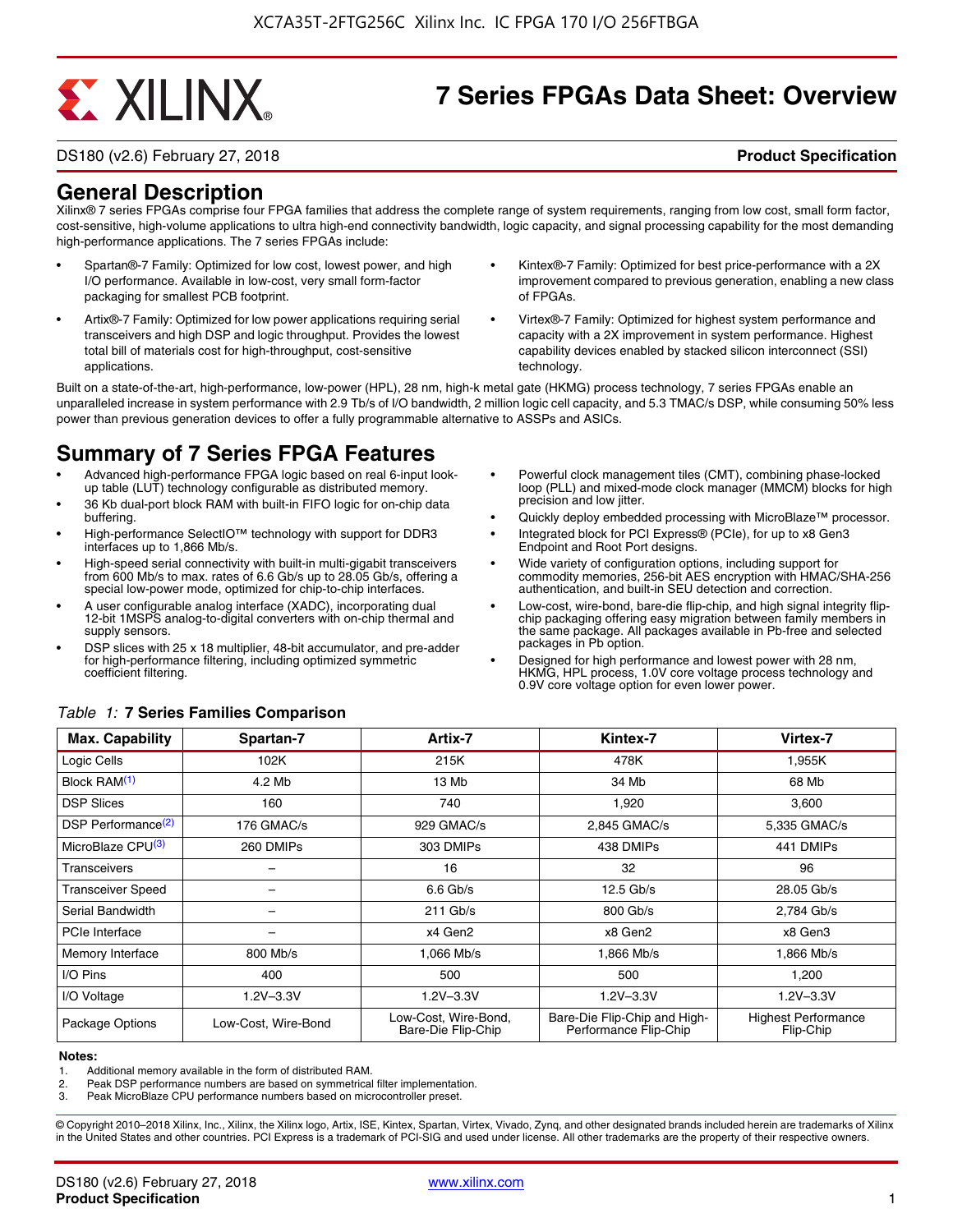### **Spartan-7 FPGA Feature Summary**

### *Table 2:* **Spartan-7 FPGA Feature Summary by Device**

|               |                |                       | <b>CLB</b>                            |                                     |              | <b>Block RAM Blocks</b> <sup>(3)</sup> |             |                     |             |           |                              |                                   |                              |
|---------------|----------------|-----------------------|---------------------------------------|-------------------------------------|--------------|----------------------------------------|-------------|---------------------|-------------|-----------|------------------------------|-----------------------------------|------------------------------|
| <b>Device</b> | Logic<br>Cells | Slices <sup>(1)</sup> | Max<br><b>Distributed</b><br>RAM (Kb) | <b>DSP</b><br>Slices <sup>(2)</sup> | <b>18 Kb</b> | 36 Kb                                  | Max<br>(Kb) | CMTS <sup>(4)</sup> | <b>PCIe</b> | <b>GT</b> | <b>XADC</b><br><b>Blocks</b> | Total I/O<br>Banks <sup>(5)</sup> | <b>Max User</b><br><b>VO</b> |
| XC7S6         | 6,000          | 938                   | 70                                    | 10                                  | 10           | 5                                      | 180         | 2                   | $\Omega$    | $\Omega$  | $\Omega$                     | 2                                 | 100                          |
| <b>XC7S15</b> | 12,800         | 2,000                 | 150                                   | 20                                  | 20           | 10                                     | 360         | 2                   | $\Omega$    | 0         | 0                            | 2                                 | 100                          |
| <b>XC7S25</b> | 23,360         | 3,650                 | 313                                   | 80                                  | 90           | 45                                     | .620        | 3                   | $\Omega$    | 0         |                              | 3                                 | 150                          |
| <b>XC7S50</b> | 52,160         | 8,150                 | 600                                   | 120                                 | 150          | 75                                     | 2,700       | 5                   | $\Omega$    | $\Omega$  |                              | 5                                 | 250                          |
| <b>XC7S75</b> | 76.800         | 12.000                | 832                                   | 140                                 | 180          | 90                                     | 3,240       | 8                   | 0           | 0         |                              | 8                                 | 400                          |
| XC7S100       | 102,400        | 16,000                | 1,100                                 | 160                                 | 240          | 120                                    | 4,320       | 8                   | 0           | 0         |                              | 8                                 | 400                          |

#### **Notes:**

1. Each 7 series FPGA slice contains four LUTs and eight flip-flops; only some slices can use their LUTs as distributed RAM or SRLs.<br>2. Each DSP slice contains a pre-adder. a 25 x 18 multiplier. an adder. and an accumulato

2. Each DSP slice contains a pre-adder, a 25 x 18 multiplier, an adder, and an accumulator. 3. Block RAMs are fundamentally 36 Kb in size; each block can also be used as two independent 18 Kb blocks.

4. Each CMT contains one MMCM and one PLL.

5. Does not include configuration Bank 0.

#### *Table 3:* **Spartan-7 FPGA Device-Package Combinations and Maximum I/Os**

| Package         | CPGA196    | <b>CSGA225</b> | <b>CSGA324</b> | FTGB196     | <b>FGGA484</b> | <b>FGGA676</b> |
|-----------------|------------|----------------|----------------|-------------|----------------|----------------|
| Size (mm)       | 8 x 8      | $13 \times 13$ | $15 \times 15$ | 15 x 15     | 23 x 23        | 27 x 27        |
| Ball Pitch (mm) | 0.5        | 0.8            | 0.8            | 1.0         | 1.0            | 1.0            |
| <b>Device</b>   | HR $l$ (1) | HR $UO(1)$     | HR $UO(1)$     | HR $l/O(1)$ | HR $I/O(1)$    | HR $l/O(1)$    |
| XC7S6           | 100        | 100            |                | 100         |                |                |
| <b>XC7S15</b>   | 100        | 100            |                | 100         |                |                |
| <b>XC7S25</b>   |            | 150            | 150            | 100         |                |                |
| <b>XC7S50</b>   |            |                | 210            | 100         | 250            |                |
| <b>XC7S75</b>   |            |                |                |             | 338            | 400            |
| <b>XC7S100</b>  |            |                |                |             | 338            | 400            |

#### **Notes:**

1. HR = High-range I/O with support for I/O voltage from 1.2V to 3.3V.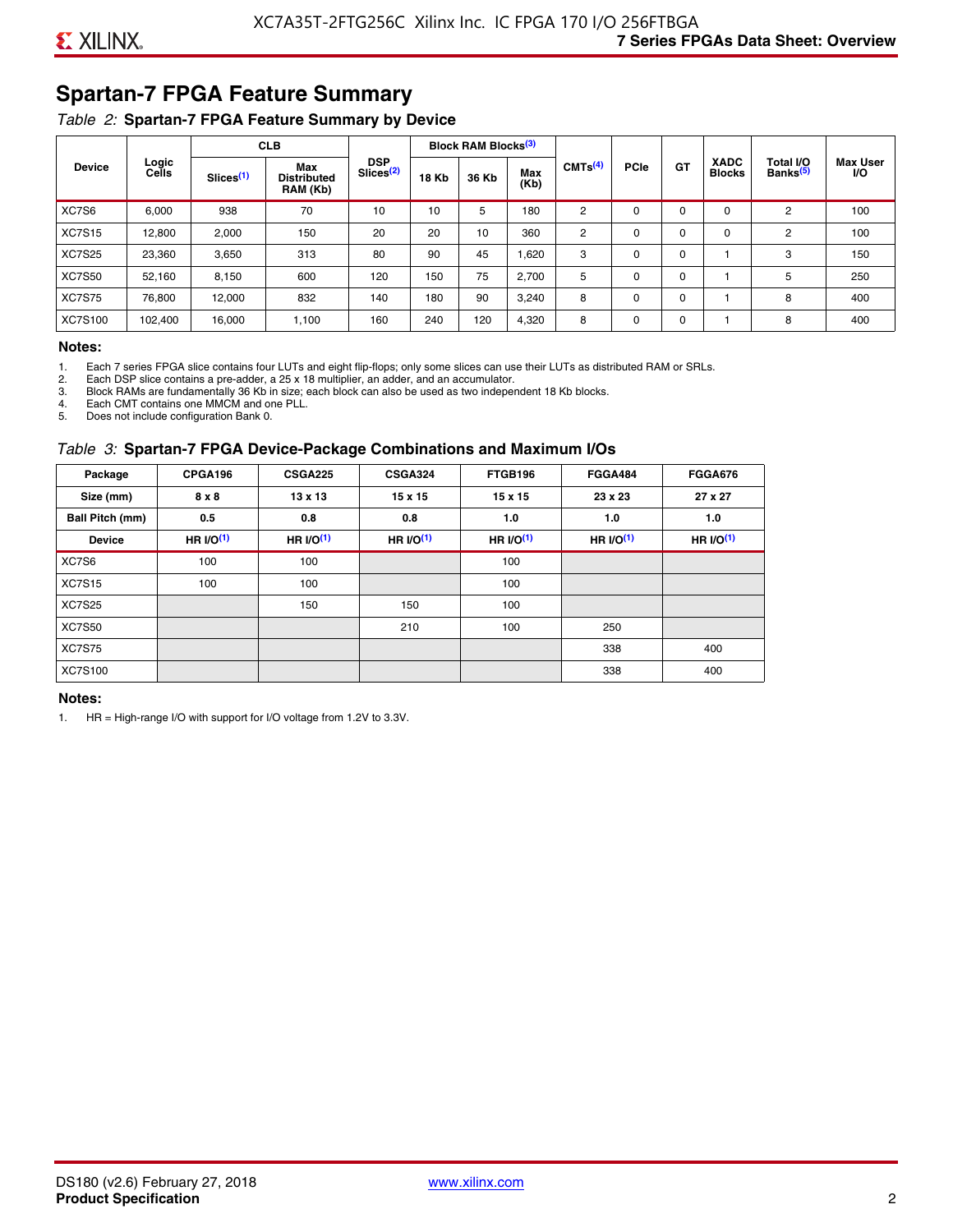### **Artix-7 FPGA Feature Summary**

#### *Table 4:* **Artix-7 FPGA Feature Summary by Device**

|                 | Logic   |                       | <b>Configurable Logic Blocks</b><br>(CLBs) | <b>DSP48E1</b>        |              | <b>Block RAM Blocks</b> <sup>(3)</sup> |             |                     |              |             | <b>XADC</b>   | Total I/O            | <b>Max User</b> |
|-----------------|---------|-----------------------|--------------------------------------------|-----------------------|--------------|----------------------------------------|-------------|---------------------|--------------|-------------|---------------|----------------------|-----------------|
| <b>Device</b>   | Cells   | Slices <sup>(1)</sup> | Max<br><b>Distributed</b><br>RAM (Kb)      | Slices <sup>(2)</sup> | <b>18 Kb</b> | 36 Kb                                  | Max<br>(Kb) | CMTS <sup>(4)</sup> | $PCle^{(5)}$ | <b>GTPs</b> | <b>Blocks</b> | Banks <sup>(6)</sup> | $I/O(7)$        |
| XC7A12T         | 12,800  | 2,000                 | 171                                        | 40                    | 40           | 20                                     | 720         | 3                   |              | 2           |               | 3                    | 150             |
| XC7A15T         | 16,640  | 2,600                 | 200                                        | 45                    | 50           | 25                                     | 900         | 5                   |              | 4           |               | 5                    | 250             |
| XC7A25T         | 23,360  | 3,650                 | 313                                        | 80                    | 90           | 45                                     | .620        | 3                   |              | 4           |               | 3                    | 150             |
| XC7A35T         | 33,280  | 5,200                 | 400                                        | 90                    | 100          | 50                                     | 008,        | 5                   |              | 4           |               | 5                    | 250             |
| XC7A50T         | 52,160  | 8,150                 | 600                                        | 120                   | 150          | 75                                     | 2,700       | 5                   |              | 4           |               | 5                    | 250             |
| XC7A75T         | 75,520  | 11,800                | 892                                        | 180                   | 210          | 105                                    | 3,780       | 6                   |              | 8           |               | 6                    | 300             |
| <b>XC7A100T</b> | 101.440 | 15.850                | 1.188                                      | 240                   | 270          | 135                                    | 4,860       | 6                   |              | 8           |               | 6                    | 300             |
| <b>XC7A200T</b> | 215,360 | 33,650                | 2,888                                      | 740                   | 730          | 365                                    | 13,140      | 10                  |              | 16          |               | 10                   | 500             |

**Notes:**  Each 7 series FPGA slice contains four LUTs and eight flip-flops; only some slices can use their LUTs as distributed RAM or SRLs.

2. Each DSP slice contains a pre-adder, a 25 x 18 multiplier, an adder, and an accumulator.

3. Block RAMs are fundamentally 36 Kb in size; each block can also be used as two independent 18 Kb blocks.

4. Each CMT contains one MMCM and one PLL.<br>5. Artix-7 FPGA Interface Blocks for PCI Express

5. Artix-7 FPGA Interface Blocks for PCI Express support up to x4 Gen 2.<br>6. Does not include configuration Bank 0.

6. Does not include configuration Bank 0.

This number does not include GTP transceivers.

#### *Table 5:* **Artix-7 FPGA Device-Package Combinations and Maximum I/Os**

| Package <sup>(1)</sup>    |            | <b>CPG236</b>     |                | <b>CPG238</b>  |            | <b>CSG324</b> |                | <b>CSG325</b>     |       | <b>FTG256</b>     |            | <b>SBG484</b>     |                | FGG484 <sup>(2)</sup> |                | FBG484 <sup>(2)</sup> |       | FGG676 <sup>(3)</sup> |            | FBG676 <sup>(3)</sup> |            | <b>FFG1156</b> |
|---------------------------|------------|-------------------|----------------|----------------|------------|---------------|----------------|-------------------|-------|-------------------|------------|-------------------|----------------|-----------------------|----------------|-----------------------|-------|-----------------------|------------|-----------------------|------------|----------------|
| Size (mm)                 |            | $10 \times 10$    |                | $10 \times 10$ |            | 15 x 15       |                | 15 x 15           |       | $17 \times 17$    |            | $19 \times 19$    |                | 23 x 23               |                | 23 x 23               |       | 27 x 27               |            | 27 x 27               |            | 35 x 35        |
| <b>Ball Pitch</b><br>(mm) |            | 0.5               |                | 0.5            |            | 0.8           | 0.8            |                   |       | 1.0               |            | 0.8               |                | 1.0                   |                | 1.0                   |       | 1.0                   |            | 1.0                   |            | 1.0            |
| <b>Device</b>             | <b>GTP</b> | <b>VO</b>         | <b>GTP</b>     | <b>VO</b>      | <b>GTP</b> | <b>VO</b>     | <b>GTP</b>     | <b>VO</b>         | G(TP) | VO.               | <b>GTP</b> | VO.               | G(TP)          | <b>VO</b>             | <b>GTP</b>     | <b>VO</b>             | G(TP) | <b>VO</b>             | <b>GTP</b> | <b>VO</b>             | <b>GTP</b> | <b>VO</b>      |
|                           | (4)        | HR <sup>(5)</sup> | (4)            | HR(5)          | (4)        | HP(5)         | (4)            | HR <sup>(5)</sup> |       | HR <sup>(5)</sup> |            | HR <sup>(5)</sup> |                | HR <sup>(5)</sup>     |                | HR <sup>(5)</sup>     |       | HR <sup>(5)</sup>     |            | HR <sup>(5)</sup>     |            | HR(5)          |
| XC7A12T                   |            |                   | $\overline{2}$ | 112            |            |               | $\overline{2}$ | 150               |       |                   |            |                   |                |                       |                |                       |       |                       |            |                       |            |                |
| XC7A15T                   | 2          | 106               |                |                | 0          | 210           | 4              | 150               | 0     | 170               |            |                   | $\overline{4}$ | 250                   |                |                       |       |                       |            |                       |            |                |
| XC7A25T                   |            |                   | 2              | 112            |            |               | 4              | 150               |       |                   |            |                   |                |                       |                |                       |       |                       |            |                       |            |                |
| XC7A35T                   | 2          | 106               |                |                | 0          | 210           | 4              | 150               | 0     | 170               |            |                   | 4              | 250                   |                |                       |       |                       |            |                       |            |                |
| XC7A50T                   | 2          | 106               |                |                | 0          | 210           | 4              | 150               | 0     | 170               |            |                   | 4              | 250                   |                |                       |       |                       |            |                       |            |                |
| XC7A75T                   |            |                   |                |                | 0          | 210           |                |                   | 0     | 170               |            |                   | 4              | 285                   |                |                       | 8     | 300                   |            |                       |            |                |
| <b>XC7A100T</b>           |            |                   |                |                | 0          | 210           |                |                   | 0     | 170               |            |                   | $\overline{4}$ | 285                   |                |                       | 8     | 300                   |            |                       |            |                |
| <b>XC7A200T</b>           |            |                   |                |                |            |               |                |                   |       |                   | 4          | 285               |                |                       | $\overline{4}$ | 285                   |       |                       | 8          | 400                   | 16         | 500            |

#### **Notes:**

1. All packages listed are Pb-free (SBG, FBG, FFG with exemption 15). Some packages are available in Pb option.

2. Devices in FGG484 and FBG484 are footprint compatible.

3. Devices in FGG676 and FBG676 are footprint compatible.

4. GTP transceivers in CP, CS, FT, and FG packages support data rates up to 6.25 Gb/s.<br>5. HR = High-range I/O with support for I/O voltage from 1.2V to 3.3V.

HR = High-range I/O with support for I/O voltage from 1.2V to 3.3V.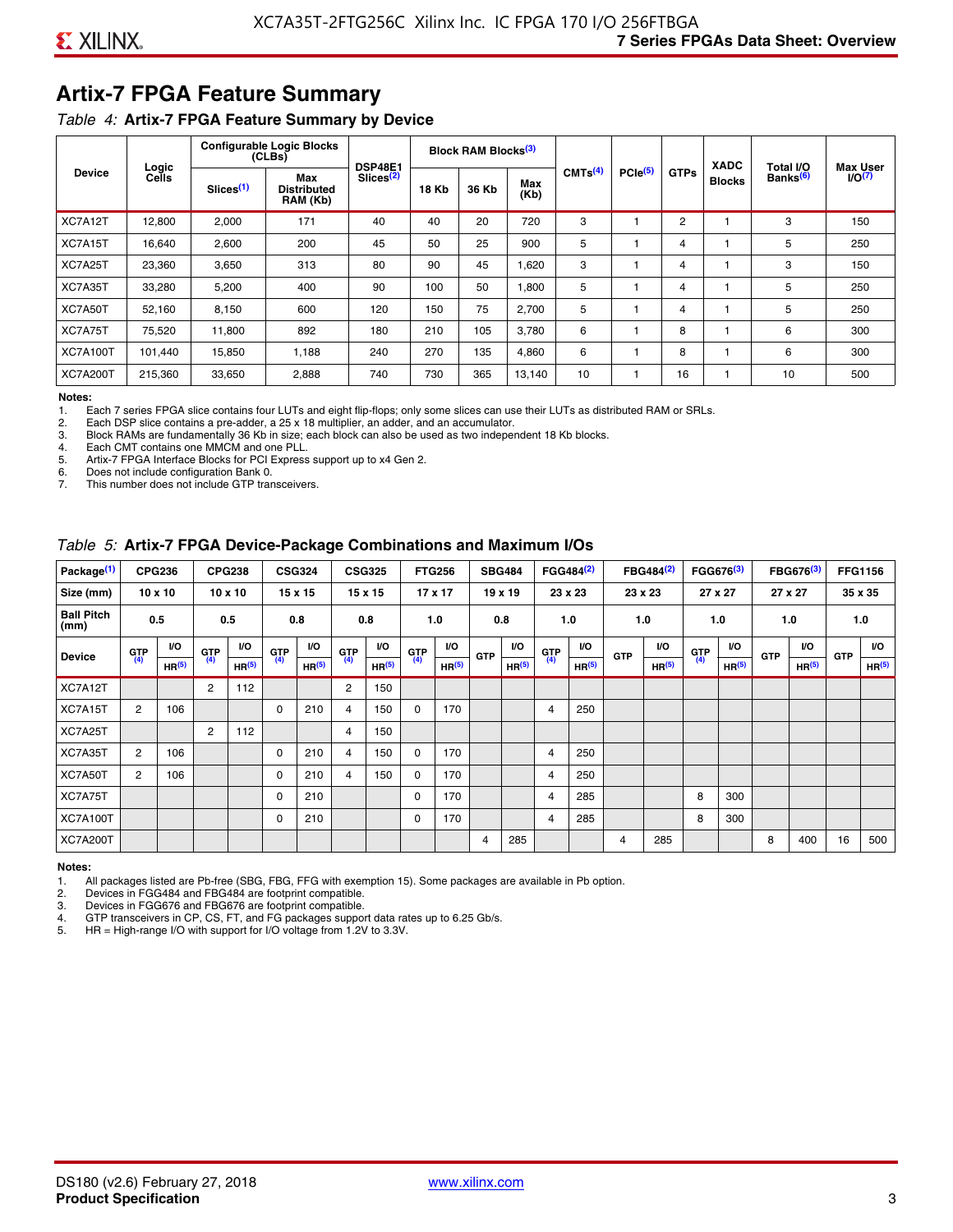### **Kintex-7 FPGA Feature Summary**

#### *Table 6:* **Kintex-7 FPGA Feature Summary by Device**

|                 |                |                       | <b>Configurable Logic</b><br><b>Blocks (CLBs)</b> | <b>DSP</b>            |              | <b>Block RAM Blocks</b> <sup>(3)</sup> |          |                     |              |             | <b>XADC</b>   | Total I/O            | Max                 |
|-----------------|----------------|-----------------------|---------------------------------------------------|-----------------------|--------------|----------------------------------------|----------|---------------------|--------------|-------------|---------------|----------------------|---------------------|
| <b>Device</b>   | Logic<br>Cells | Slices <sup>(1)</sup> | Max<br><b>Distributed</b><br>RAM (Kb)             | Slices <sup>(2)</sup> | <b>18 Kb</b> | 36 Kb                                  | Max (Kb) | CMTS <sup>(4)</sup> | $PCle^{(5)}$ | <b>GTXs</b> | <b>Blocks</b> | Banks <sup>(6)</sup> | User<br>$U$ O $(7)$ |
| XC7K70T         | 65,600         | 10,250                | 838                                               | 240                   | 270          | 135                                    | 4,860    | 6                   |              | 8           |               | 6                    | 300                 |
| <b>XC7K160T</b> | 162,240        | 25,350                | 2,188                                             | 600                   | 650          | 325                                    | 11,700   | 8                   |              | 8           |               | 8                    | 400                 |
| <b>XC7K325T</b> | 326.080        | 50.950                | 4,000                                             | 840                   | 890          | 445                                    | 16,020   | 10                  |              | 16          |               | 10                   | 500                 |
| <b>XC7K355T</b> | 356.160        | 55,650                | 5,088                                             | 1,440                 | 1.430        | 715                                    | 25,740   | 6                   |              | 24          |               | 6                    | 300                 |
| <b>XC7K410T</b> | 406,720        | 63,550                | 5,663                                             | 1,540                 | 1,590        | 795                                    | 28,620   | 10                  |              | 16          |               | 10                   | 500                 |
| <b>XC7K420T</b> | 416,960        | 65,150                | 5,938                                             | 1,680                 | 1,670        | 835                                    | 30,060   | 8                   |              | 32          |               | 8                    | 400                 |
| <b>XC7K480T</b> | 477.760        | 74,650                | 6,788                                             | 1,920                 | 1,910        | 955                                    | 34,380   | 8                   |              | 32          |               | 8                    | 400                 |

#### **Notes:**

1. Each 7 series FPGA slice contains four LUTs and eight flip-flops; only some slices can use their LUTs as distributed RAM or SRLs.<br>2. Each DSP slice contains a pre-adder, a 25 x 18 multiplier, an adder, and an accumulato

Each DSP slice contains a pre-adder, a 25 x 18 multiplier, an adder, and an accumulator.

3. Block RAMs are fundamentally 36 Kb in size; each block can also be used as two independent 18 Kb blocks.

4. Each CMT contains one MMCM and one PLL.

5. Kintex-7 FPGA Interface Blocks for PCI Express support up to x8 Gen 2.

6. Does not include configuration Bank 0.

7. This number does not include GTX transceivers.

#### *Table 7:* **Kintex-7 FPGA Device-Package Combinations and Maximum I/Os**

| Package <sup>(1)</sup>    |            | <b>FBG484</b>     |                   |            | FBG676 <sup>(2)</sup> |                   |            | FFG676 <sup>(2)</sup> |                   |            | FBG900 <sup>(3)</sup> |                   |            | FFG900 <sup>(3)</sup> |                   |            | <b>FFG901</b>     |                   |            | <b>FFG1156</b>    |                   |
|---------------------------|------------|-------------------|-------------------|------------|-----------------------|-------------------|------------|-----------------------|-------------------|------------|-----------------------|-------------------|------------|-----------------------|-------------------|------------|-------------------|-------------------|------------|-------------------|-------------------|
| Size (mm)                 |            | 23 x 23           |                   |            | 27 x 27               |                   |            | 27 x 27               |                   |            | 31 x 31               |                   |            | 31 x 31               |                   |            | 31 x 31           |                   |            | 35 x 35           |                   |
| <b>Ball Pitch</b><br>(mm) |            | 1.0               |                   |            | 1.0                   |                   |            | 1.0                   |                   |            | 1.0                   |                   |            | 1.0                   |                   |            | 1.0               |                   |            | 1.0               |                   |
| <b>Device</b>             | <b>GTX</b> |                   | VO.               | <b>GTX</b> | <b>VO</b>             |                   | <b>GTX</b> |                       | <b>VO</b>         | <b>GTX</b> |                       | <b>VO</b>         | <b>GTX</b> | <b>VO</b>             |                   | <b>GTX</b> |                   | VO                | <b>GTX</b> | <b>VO</b>         |                   |
|                           | (4)        | HR <sup>(5)</sup> | HP <sup>(6)</sup> | (4)        | HR <sup>(5)</sup>     | HP <sup>(6)</sup> |            | HR <sup>(5)</sup>     | HP <sup>(6)</sup> | (4)        | HR <sup>(5)</sup>     | HP <sup>(6)</sup> |            | HR <sup>(5)</sup>     | HP <sup>(6)</sup> |            | HR <sup>(5)</sup> | HP <sup>(6)</sup> |            | HR <sup>(5)</sup> | HP <sup>(6)</sup> |
| XC7K70T                   | 4          | 185               | 100               | 8          | 200                   | 100               |            |                       |                   |            |                       |                   |            |                       |                   |            |                   |                   |            |                   |                   |
| <b>XC7K160T</b>           | 4          | 185               | 100               | 8          | 250                   | 150               | 8          | 250                   | 150               |            |                       |                   |            |                       |                   |            |                   |                   |            |                   |                   |
| <b>XC7K325T</b>           |            |                   |                   | 8          | 250                   | 150               | 8          | 250                   | 150               | 16         | 350                   | 150               | 16         | 350                   | 150               |            |                   |                   |            |                   |                   |
| <b>XC7K355T</b>           |            |                   |                   |            |                       |                   |            |                       |                   |            |                       |                   |            |                       |                   | 24         | 300               | 0                 |            |                   |                   |
| <b>XC7K410T</b>           |            |                   |                   | 8          | 250                   | 150               | 8          | 250                   | 150               | 16         | 350                   | 150               | 16         | 350                   | 150               |            |                   |                   |            |                   |                   |
| <b>XC7K420T</b>           |            |                   |                   |            |                       |                   |            |                       |                   |            |                       |                   |            |                       |                   | 28         | 380               | $\Omega$          | 32         | 400               | $\Omega$          |
| <b>XC7K480T</b>           |            |                   |                   |            |                       |                   |            |                       |                   |            |                       |                   |            |                       |                   | 28         | 380               | 0                 | 32         | 400               | $\Omega$          |

#### **Notes:**

1. All packages listed are Pb-free (FBG, FFG with exemption 15). Some packages are available in Pb option.

2. Devices in FBG676 and FFG676 are footprint compatible.

3. Devices in FBG900 and FFG900 are footprint compatible. 4. GTX transceivers in FB packages support the following maximum data rates: 10.3Gb/s in FBG484; 6.6Gb/s in FBG676 and FBG900. Refer to *Kintex-7 FPGAs Data Sheet: DC and AC Switching Characteristics* [\(DS182](https://www.xilinx.com/support/documentation/data_sheets/ds182_Kintex_7_Data_Sheet.pdf)) for details.

5. HR = High-range I/O with support for I/O voltage from 1.2V to 3.3V.

6. HP = High-performance I/O with support for I/O voltage from 1.2V to 1.8V.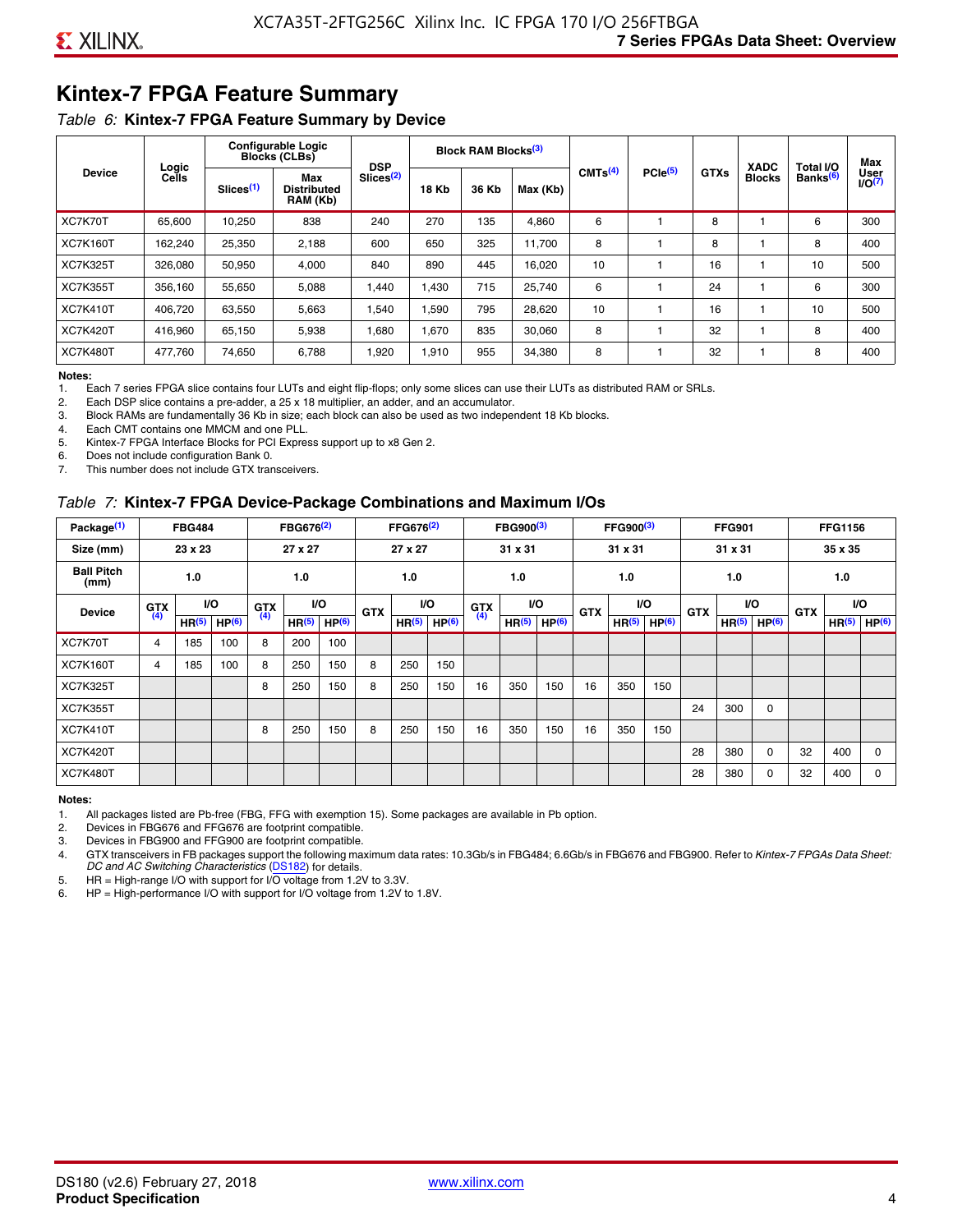### **Virtex-7 FPGA Feature Summary**

#### *Table 8:* **Virtex-7 FPGA Feature Summary**

|                       |                       |                       | <b>Configurable Logic</b><br><b>Blocks (CLBs)</b> | <b>DSP</b>            |       | <b>Block RAM Blocks<sup>(4)</sup></b> |             | <b>CMTs</b> | <b>PCIe</b>    |            |            |            | <b>XADC</b>   | Total I/O            | Max                        |                     |
|-----------------------|-----------------------|-----------------------|---------------------------------------------------|-----------------------|-------|---------------------------------------|-------------|-------------|----------------|------------|------------|------------|---------------|----------------------|----------------------------|---------------------|
| Device <sup>(1)</sup> | Logic<br><b>Cells</b> | Slices <sup>(2)</sup> | Max<br><b>Distributed</b><br>RAM (Kb)             | Slices <sup>(3)</sup> | 18 Kb | 36 Kb                                 | Max<br>(Kb) | (5)         | (6)            | <b>GTX</b> | <b>GTH</b> | <b>GTZ</b> | <b>Blocks</b> | Banks <sup>(7)</sup> | <b>User</b><br>$1/O^{(8)}$ | SLRs <sup>(9)</sup> |
| <b>XC7V585T</b>       | 582.720               | 91,050                | 6,938                                             | .260                  | .590  | 795                                   | 28,620      | 18          | 3              | 36         | 0          | $\Omega$   |               | 17                   | 850                        | N/A                 |
| <b>XC7V2000T</b>      | 1,954,560             | 305,400               | 21,550                                            | 2,160                 | 2,584 | ,292                                  | 46,512      | 24          | 4              | 36         | 0          | 0          |               | 24                   | .200                       | 4                   |
| XC7VX330T             | 326,400               | 51,000                | 4,388                                             | 1,120                 | .500  | 750                                   | 27,000      | 14          | $\overline{2}$ | 0          | 28         | 0          |               | 14                   | 700                        | N/A                 |
| XC7VX415T             | 412,160               | 64,400                | 6,525                                             | 2,160                 | 1,760 | 880                                   | 31,680      | 12          | $\overline{2}$ | $\Omega$   | 48         | $\Omega$   |               | 12                   | 600                        | N/A                 |
| XC7VX485T             | 485,760               | 75,900                | 8,175                                             | 2,800                 | 2,060 | 1,030                                 | 37,080      | 14          | 4              | 56         | $\Omega$   | 0          |               | 14                   | 700                        | N/A                 |
| XC7VX550T             | 554,240               | 86,600                | 8,725                                             | 2,880                 | 2,360 | 1,180                                 | 42,480      | 20          | 2              | 0          | 80         | 0          |               | 16                   | 600                        | N/A                 |
| XC7VX690T             | 693,120               | 108,300               | 10,888                                            | 3,600                 | 2,940 | 1,470                                 | 52,920      | 20          | 3              | 0          | 80         | 0          |               | 20                   | 1,000                      | N/A                 |
| XC7VX980T             | 979,200               | 153,000               | 13,838                                            | 3,600                 | 3,000 | 1,500                                 | 54,000      | 18          | 3              | 0          | 72         | 0          |               | 18                   | 900                        | N/A                 |
| <b>XC7VX1140T</b>     | 1,139,200             | 178,000               | 17.700                                            | 3,360                 | 3.760 | ,880                                  | 67,680      | 24          | 4              | 0          | 96         | 0          |               | 22                   | 1.100                      | 4                   |
| XC7VH580T             | 580,480               | 90,700                | 8,850                                             | <b>680</b>            | 1,880 | 940                                   | 33,840      | 12          | $\overline{2}$ | 0          | 48         | 8          |               | 12                   | 600                        | $\overline{2}$      |
| XC7VH870T             | 876,160               | 136,900               | 13,275                                            | 2,520                 | 2,820 | 1,410                                 | 50,760      | 18          | 3              | 0          | 72         | 16         |               | 6                    | 300                        | 3                   |

#### **Notes:**

1. EasyPath™-7 FPGAs are also available to provide a fast, simple, and risk-free solution for cost reducing Virtex-7 T and Virtex-7 XT FPGA designs

2. Each 7 series FPGA slice contains four LUTs and eight flip-flops; only some slices can use their LUTs as distributed RAM or SRLs.

Each DSP slice contains a pre-adder, a 25 x 18 multiplier, an adder, and an accumulator.

4. Block RAMs are fundamentally 36 Kb in size; each block can also be used as two independent 18 Kb blocks.

5. Each CMT contains one MMCM and one PLL.

6. Virtex-7 T FPGA Interface Blocks for PCI Express support up to x8 Gen 2. Virtex-7 XT and Virtex-7 HT Interface Blocks for PCI Express support up to x8 Gen 3, with the exception of the XC7VX485T device, which supports x8 Gen 2.

7. Does not include configuration Bank 0.

8. This number does not include GTX, GTH, or GTZ transceivers.

9. Super logic regions (SLRs) are the constituent parts of FPGAs that use SSI technology. Virtex-7 HT devices use SSI technology to connect SLRs with 28.05 Gb/s transceivers.

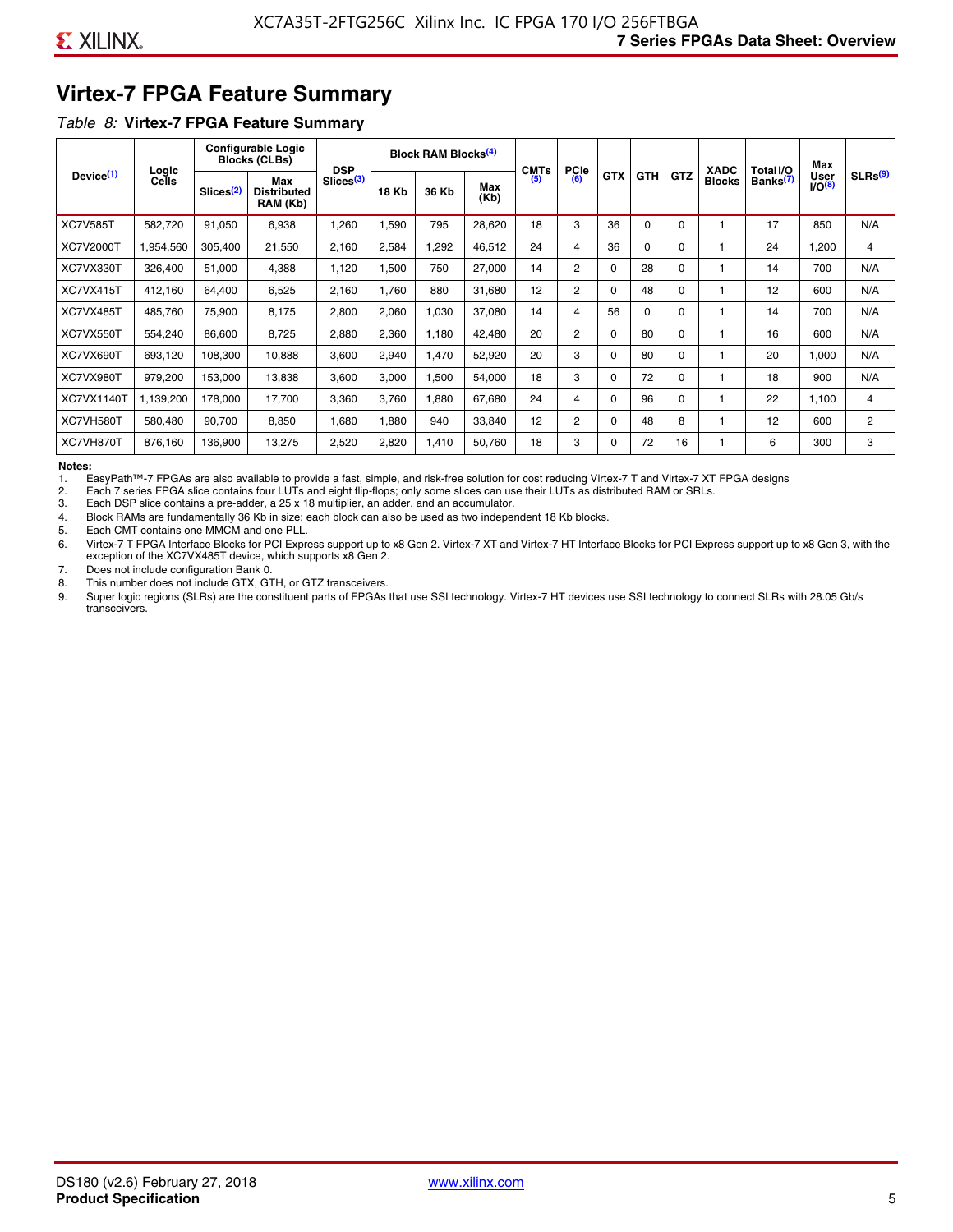#### *Table 9:* **Virtex-7 FPGA Device-Package Combinations and Maximum I/Os**

| Package <sup>(1)</sup> |            |             | <b>FFG1157</b>    |                   |            |            | FFG1761 <sup>(2)</sup> |                   |            |             | FHG1761 <sup>(2)</sup> |                   |            | <b>FLG1925</b>    |                   |
|------------------------|------------|-------------|-------------------|-------------------|------------|------------|------------------------|-------------------|------------|-------------|------------------------|-------------------|------------|-------------------|-------------------|
| Size (mm)              |            |             | 35 x 35           |                   |            |            | 42.5 x 42.5            |                   |            |             | 45 x 45                |                   |            | 45 x 45           |                   |
| <b>Ball Pitch</b>      |            |             | 1.0               |                   |            |            | 1.0                    |                   |            |             | 1.0                    |                   |            | 1.0               |                   |
| <b>Device</b>          | <b>GTX</b> | <b>GTH</b>  |                   | I/O               | <b>GTX</b> | <b>GTH</b> |                        | I/O               | <b>GTX</b> | <b>GTH</b>  | VO.                    |                   | <b>GTX</b> |                   | VO.               |
|                        |            |             | HR <sup>(3)</sup> | HP <sup>(4)</sup> |            |            | HR <sup>(3)</sup>      | HP <sup>(4)</sup> |            |             | HR <sup>(3)</sup>      | HP <sup>(4)</sup> |            | HR <sup>(3)</sup> | HP <sup>(4)</sup> |
| <b>XC7V585T</b>        | 20         | $\mathbf 0$ | 0                 | 600               | 36         | 0          | 100                    | 750               |            |             |                        |                   |            |                   |                   |
| XC7V2000T              |            |             |                   |                   |            |            |                        |                   | 36         | $\mathbf 0$ | 0                      | 850               | 16         | 0                 | 1,200             |
| XC7VX330T              | $\Omega$   | 20          | $\Omega$          | 600               | 0          | 28         | 50                     | 650               |            |             |                        |                   |            |                   |                   |
| XC7VX415T              | 0          | 20          | $\Omega$          | 600               |            |            |                        |                   |            |             |                        |                   |            |                   |                   |
| XC7VX485T              | 20         | 0           | 0                 | 600               | 28         | 0          | 0                      | 700               |            |             |                        |                   |            |                   |                   |
| XC7VX550T              |            |             |                   |                   |            |            |                        |                   |            |             |                        |                   |            |                   |                   |
| XC7VX690T              | $\Omega$   | 20          | $\Omega$          | 600               | $\Omega$   | 36         | 0                      | 850               |            |             |                        |                   |            |                   |                   |
| XC7VX980T              |            |             |                   |                   |            |            |                        |                   |            |             |                        |                   |            |                   |                   |
| XC7VX1140T             |            |             |                   |                   |            |            |                        |                   |            |             |                        |                   |            |                   |                   |

#### **Notes:**

1. All packages listed are Pb-free (FFG, FHG, FLG with exemption 15). Some packages are available in Pb option.

2. Devices in FFG1761 and FHG1761 are footprint compatible.<br>3. HR = High-range I/O with support for I/O voltage from 1.2V to

HR = High-range I/O with support for I/O voltage from 1.2V to 3.3V.

4. HP = High-performance I/O with support for I/O voltage from 1.2V to 1.8V.

#### *Table 10:* **Virtex-7 FPGA Device-Package Combinations and Maximum I/Os - Continued**

| Package <sup>(1)</sup> |          | <b>FFG1158</b> |                  |            | FFG1926 <sup>(2)</sup> |                  |            | FLG1926 <sup>(2)</sup> |                  |    | <b>FFG1927</b> |                  |            | FFG1928 <sup>(3)</sup> |                  |            | FLG1928 <sup>(3)</sup> |                  |            | FFG1930 <sup>(4)</sup> |           |            | $FLG1930^{(4)}$ |                  |
|------------------------|----------|----------------|------------------|------------|------------------------|------------------|------------|------------------------|------------------|----|----------------|------------------|------------|------------------------|------------------|------------|------------------------|------------------|------------|------------------------|-----------|------------|-----------------|------------------|
| Size (mm)              |          | 35 x 35        |                  |            | 45 x 45                |                  |            | 45 x 45                |                  |    | 45 x 45        |                  |            | 45 x 45                |                  |            | 45 x 45                |                  |            | 45 x 45                |           |            | 45 x 45         |                  |
| <b>Ball Pitch</b>      |          | 1.0            |                  |            | 1.0                    |                  |            | 1.0                    |                  |    | 1.0            |                  |            | 1.0                    |                  |            | 1.0                    |                  |            | 1.0                    |           |            | 1.0             |                  |
|                        |          |                | <b>VO</b>        |            |                        | <b>VO</b>        |            |                        | <b>VO</b>        |    |                | <b>VO</b>        |            |                        | <b>VO</b>        |            |                        | <b>VO</b>        |            |                        | <b>VO</b> |            |                 | VO.              |
| <b>Device</b>          |          | <b>GTX GTH</b> | <b>HP</b><br>(5) | <b>GTX</b> | <b>GTH</b>             | <b>HP</b><br>(5) | <b>GTX</b> | <b>GTH</b>             | <b>HP</b><br>(5) |    | <b>GTX GTH</b> | <b>HP</b><br>(5) | <b>GTX</b> | <b>GTH</b>             | <b>HP</b><br>(5) | <b>GTX</b> | <b>GTH</b>             | <b>HP</b><br>(5) | <b>GTX</b> | GTH                    | HP<br>(5) | <b>GTX</b> | GTH             | <b>HP</b><br>(5) |
| <b>XC7V585T</b>        |          |                |                  |            |                        |                  |            |                        |                  |    |                |                  |            |                        |                  |            |                        |                  |            |                        |           |            |                 |                  |
| XC7V2000T              |          |                |                  |            |                        |                  |            |                        |                  |    |                |                  |            |                        |                  |            |                        |                  |            |                        |           |            |                 |                  |
| XC7VX330T              |          |                |                  |            |                        |                  |            |                        |                  |    |                |                  |            |                        |                  |            |                        |                  |            |                        |           |            |                 |                  |
| XC7VX415T              | $\Omega$ | 48             | 350              |            |                        |                  |            |                        |                  | 0  | 48             | 600              |            |                        |                  |            |                        |                  |            |                        |           |            |                 |                  |
| XC7VX485T              | 48       | 0              | 350              |            |                        |                  |            |                        |                  | 56 | 0              | 600              |            |                        |                  |            |                        |                  | 24         | 0                      | 700       |            |                 |                  |
| XC7VX550T              | 0        | 48             | 350              |            |                        |                  |            |                        |                  | 0  | 80             | 600              |            |                        |                  |            |                        |                  |            |                        |           |            |                 |                  |
| XC7VX690T              | $\Omega$ | 48             | 350              | $\Omega$   | 64                     | 720              |            |                        |                  | 0  | 80             | 600              |            |                        |                  |            |                        |                  | 0          | 24                     | 1,000     |            |                 |                  |
| XC7VX980T              |          |                |                  | $\Omega$   | 64                     | 720              |            |                        |                  |    |                |                  | $\Omega$   | 72                     | 480              |            |                        |                  | 0          | 24                     | 900       |            |                 |                  |
| XC7VX1140T             |          |                |                  |            |                        |                  | $\Omega$   | 64                     | 720              |    |                |                  |            |                        |                  | $\Omega$   | 96                     | 480              |            |                        |           | 0          | 24              | 1,100            |

**Notes:** 

1. All packages listed are Pb-free (FFG, FLG with exemption 15). Some packages are available in Pb option.<br>2. Devices in FFG1926 and FLG1926 are footprint compatible.

2. Devices in FFG1926 and FLG1926 are footprint compatible.

3. Devices in FFG1928 and FLG1928 are footprint compatible.

4. Devices in FFG1930 and FLG1930 are footprint compatible.<br>5. HP = High-performance I/O with support for I/O voltage from HP = High-performance I/O with support for I/O voltage from 1.2V to 1.8V.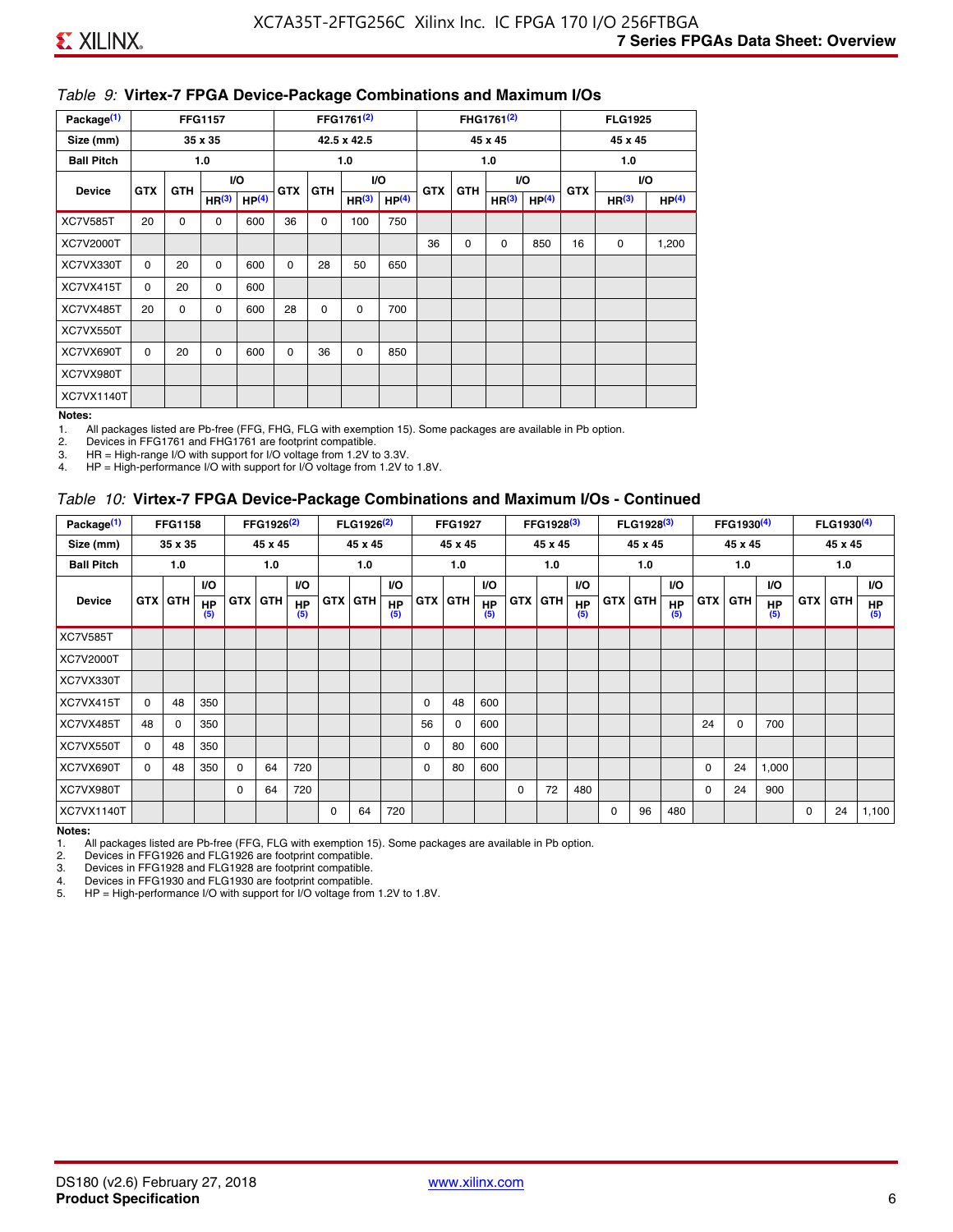#### *Table 11:* **Virtex-7 HT FPGA Device-Package Combinations and Maximum I/Os**

| Package <sup>(1)</sup> |            | <b>FLG1155</b> |       |            | <b>FLG1931</b> |                   |            | <b>FLG1932</b> |                   |
|------------------------|------------|----------------|-------|------------|----------------|-------------------|------------|----------------|-------------------|
| Size (mm)              |            | 35 x 35        |       |            | 45 x 45        |                   |            | 45 x 45        |                   |
| <b>Ball Pitch</b>      |            | 1.0            |       |            | 1.0            |                   |            | 1.0            |                   |
|                        |            |                | VO.   |            |                | <b>VO</b>         |            |                | VO.               |
| <b>Device</b>          | <b>GTH</b> | <b>GTZ</b>     | HP(2) | <b>GTH</b> | <b>GTZ</b>     | HP <sup>(2)</sup> | <b>GTH</b> | <b>GTZ</b>     | HP <sup>(2)</sup> |
| XC7VH580T              | 24         | 8              | 400   | 48         | 8              | 600               |            |                |                   |
| XC7VH870T              |            |                |       |            |                |                   | 72         | 16             | 300               |

#### **Notes:**

1. All packages listed are Pb-free with exemption 15. Some packages are available in Pb option.

2. HP = High-performance I/O with support for I/O voltage from 1.2V to 1.8V.

### **Stacked Silicon Interconnect (SSI) Technology**

There are many challenges associated with creating high capacity FPGAs that Xilinx addresses with the SSI technology. SSI technology enables multiple super logic regions (SLRs) to be combined on a passive interposer layer, using proven manufacturing and assembly techniques from industry leaders, to create a single FPGA with more than ten thousand inter-SLR connections, providing ultra-high bandwidth connectivity with low latency and low power consumption. There are two types of SLRs used in Virtex-7 FPGAs: a logic intensive SLR used in the Virtex-7 T devices and a DSP/block RAM/transceiver-rich SLR used in the Virtex-7 XT and HT devices. SSI technology enables the production of higher capability FPGAs than traditional manufacturing methods, enabling the highest capacity and highest performance FPGAs ever created to reach production more quickly and with less risk than would otherwise be possible. Thousands of super long line (SLL) routing resources and ultra-high performance clock lines that cross between the SLRs ensure that designs span seamlessly across these high-density programmable logic devices.

### **CLBs, Slices, and LUTs**

Some key features of the CLB architecture include:

- Real 6-input look-up tables (LUTs)
- Memory capability within the LUT
- Register and shift register functionality

The LUTs in 7 series FPGAs can be configured as either one 6-input LUT (64-bit ROMs) with one output, or as two 5-input LUTs (32-bit ROMs) with separate outputs but common addresses or logic inputs. Each LUT output can optionally be registered in a flip-flop. Four such LUTs and their eight flip-flops as well as multiplexers and arithmetic carry logic form a slice, and two slices form a configurable logic block (CLB). Four of the eight flip-flops per slice (one per LUT) can optionally be configured as latches.

Between 25–50% of all slices can also use their LUTs as distributed 64-bit RAM or as 32-bit shift registers (SRL32) or as two SRL16s. Modern synthesis tools take advantage of these highly efficient logic, arithmetic, and memory features.

### **Clock Management**

Some of the key highlights of the clock management architecture include:

- High-speed buffers and routing for low-skew clock distribution
- Frequency synthesis and phase shifting
- Low-jitter clock generation and jitter filtering

Each 7 series FPGA has up to 24 clock management tiles (CMTs), each consisting of one mixed-mode clock manager (MMCM) and one phase-locked loop (PLL).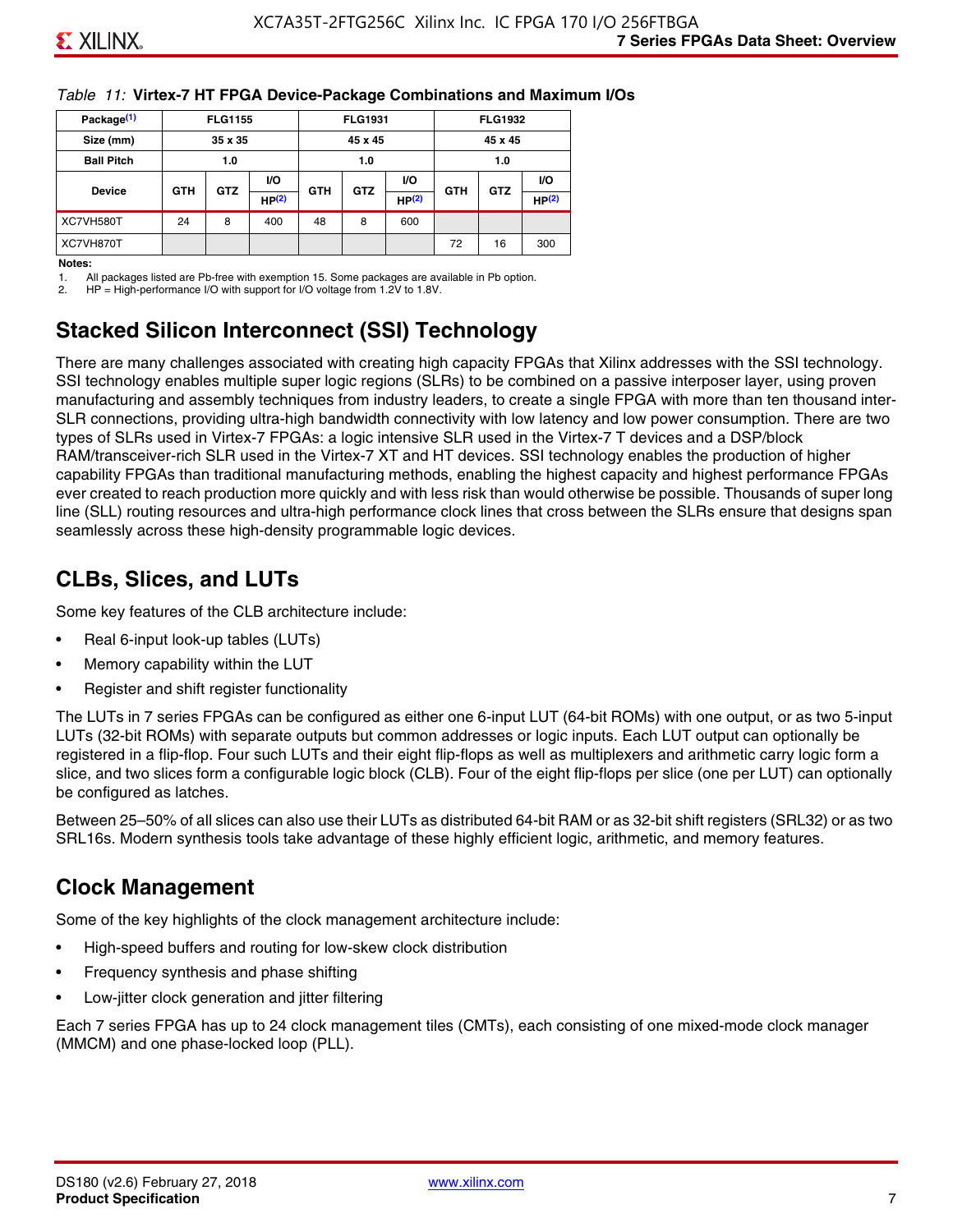### **Mixed-Mode Clock Manager and Phase-Locked Loop**

The MMCM and PLL share many characteristics. Both can serve as a frequency synthesizer for a wide range of frequencies and as a jitter filter for incoming clocks. At the center of both components is a voltage-controlled oscillator (VCO), which speeds up and slows down depending on the input voltage it receives from the phase frequency detector (PFD).

There are three sets of programmable frequency dividers: D, M, and O. The pre-divider D (programmable by configuration and afterwards via DRP) reduces the input frequency and feeds one input of the traditional PLL phase/frequency comparator. The feedback divider M (programmable by configuration and afterwards via DRP) acts as a multiplier because it divides the VCO output frequency before feeding the other input of the phase comparator. D and M must be chosen appropriately to keep the VCO within its specified frequency range. The VCO has eight equally-spaced output phases  $(0^\circ, 45^\circ, 90^\circ, 135^\circ, 180^\circ, 225^\circ, 270^\circ,$  and  $315^\circ$ ). Each can be selected to drive one of the output dividers (six for the PLL, O0 to O5, and seven for the MMCM, O0 to O6), each programmable by configuration to divide by any integer from 1 to 128.

The MMCM and PLL have three input-jitter filter options: low bandwidth, high bandwidth, or optimized mode. Low-bandwidth mode has the best jitter attenuation but not the smallest phase offset. High-bandwidth mode has the best phase offset, but not the best jitter attenuation. Optimized mode allows the tools to find the best setting.

### **MMCM Additional Programmable Features**

The MMCM can have a fractional counter in either the feedback path (acting as a multiplier) or in one output path. Fractional counters allow non-integer increments of  $1/8$  and can thus increase frequency synthesis capabilities by a factor of 8.

The MMCM can also provide fixed or dynamic phase shift in small increments that depend on the VCO frequency. At 1600 MHz, the phase-shift timing increment is 11.2 ps.

### **Clock Distribution**

Each 7 series FPGA provides six different types of clock lines (BUFG, BUFR, BUFIO, BUFH, BUFMR, and the highperformance clock) to address the different clocking requirements of high fanout, short propagation delay, and extremely low skew.

#### **Global Clock Lines**

In each 7 series FPGA (except XC7S6 and XC7S15), 32 global clock lines have the highest fanout and can reach every flipflop clock, clock enable, and set/reset, as well as many logic inputs. There are 12 global clock lines within any clock region driven by the horizontal clock buffers (BUFH). Each BUFH can be independently enabled/disabled, allowing for clocks to be turned off within a region, thereby offering fine-grain control over which clock regions consume power. Global clock lines can be driven by global clock buffers, which can also perform glitchless clock multiplexing and clock enable functions. Global clocks are often driven from the CMT, which can completely eliminate the basic clock distribution delay.

#### **Regional Clocks**

Regional clocks can drive all clock destinations in their region. A region is defined as an area that is 50 I/O and 50 CLB high and half the chip wide. 7 series FPGAs have between two and twenty-four regions. There are four regional clock tracks in every region. Each regional clock buffer can be driven from any of four clock-capable input pins, and its frequency can optionally be divided by any integer from 1 to 8.

#### **I/O Clocks**

I/O clocks are especially fast and serve only I/O logic and serializer/deserializer (SerDes) circuits, as described in the I/O Logic section. The 7 series devices have a direct connection from the MMCM to the I/O for low-jitter, high-performance interfaces.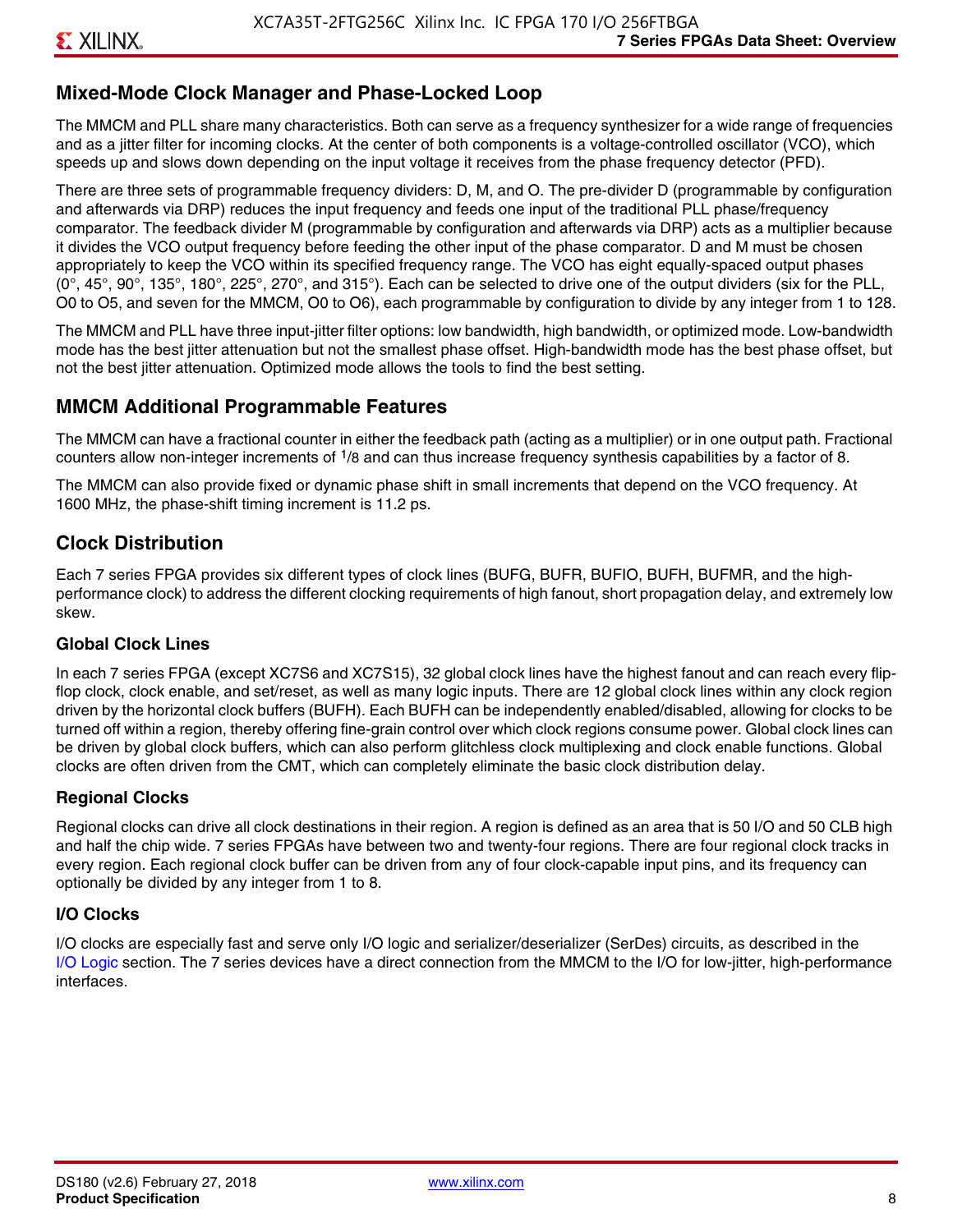### **Block RAM**

Some of the key features of the block RAM include:

- Dual-port 36 Kb block RAM with port widths of up to 72
- Programmable FIFO logic
- Built-in optional error correction circuitry

Every 7 series FPGA has between 5 and 1,880 dual-port block RAMs, each storing 36 Kb. Each block RAM has two completely independent ports that share nothing but the stored data.

### **Synchronous Operation**

Each memory access, read or write, is controlled by the clock. All inputs, data, address, clock enables, and write enables are registered. Nothing happens without a clock. The input address is always clocked, retaining data until the next operation. An optional output data pipeline register allows higher clock rates at the cost of an extra cycle of latency.

During a write operation, the data output can reflect either the previously stored data, the newly written data, or can remain unchanged.

### **Programmable Data Width**

Each port can be configured as 32K  $\times$  1, 16K  $\times$  2, 8K  $\times$  4, 4K  $\times$  9 (or 8), 2K  $\times$  18 (or 16), 1K  $\times$  36 (or 32), or 512  $\times$  72 (or 64). The two ports can have different aspect ratios without any constraints.

Each block RAM can be divided into two completely independent 18 Kb block RAMs that can each be configured to any aspect ratio from 16K  $\times$  1 to 512  $\times$  36. Everything described previously for the full 36 Kb block RAM also applies to each of the smaller 18 Kb block RAMs.

Only in simple dual-port (SDP) mode can data widths of greater than 18 bits (18 Kb RAM) or 36 bits (36 Kb RAM) be accessed. In this mode, one port is dedicated to read operation, the other to write operation. In SDP mode, one side (read or write) can be variable, while the other is fixed to 32/36 or 64/72.

Both sides of the dual-port 36 Kb RAM can be of variable width.

Two adjacent 36 Kb block RAMs can be configured as one cascaded 64K × 1 dual-port RAM without any additional logic.

### **Error Detection and Correction**

Each 64-bit-wide block RAM can generate, store, and utilize eight additional Hamming code bits and perform single-bit error correction and double-bit error detection (ECC) during the read process. The ECC logic can also be used when writing to or reading from external 64- to 72-bit-wide memories.

### **FIFO Controller**

The built-in FIFO controller for single-clock (synchronous) or dual-clock (asynchronous or multirate) operation increments the internal addresses and provides four handshaking flags: full, empty, almost full, and almost empty. The almost full and almost empty flags are freely programmable. Similar to the block RAM, the FIFO width and depth are programmable, but the write and read ports always have identical width.

First word fall-through mode presents the first-written word on the data output even before the first read operation. After the first word has been read, there is no difference between this mode and the standard mode.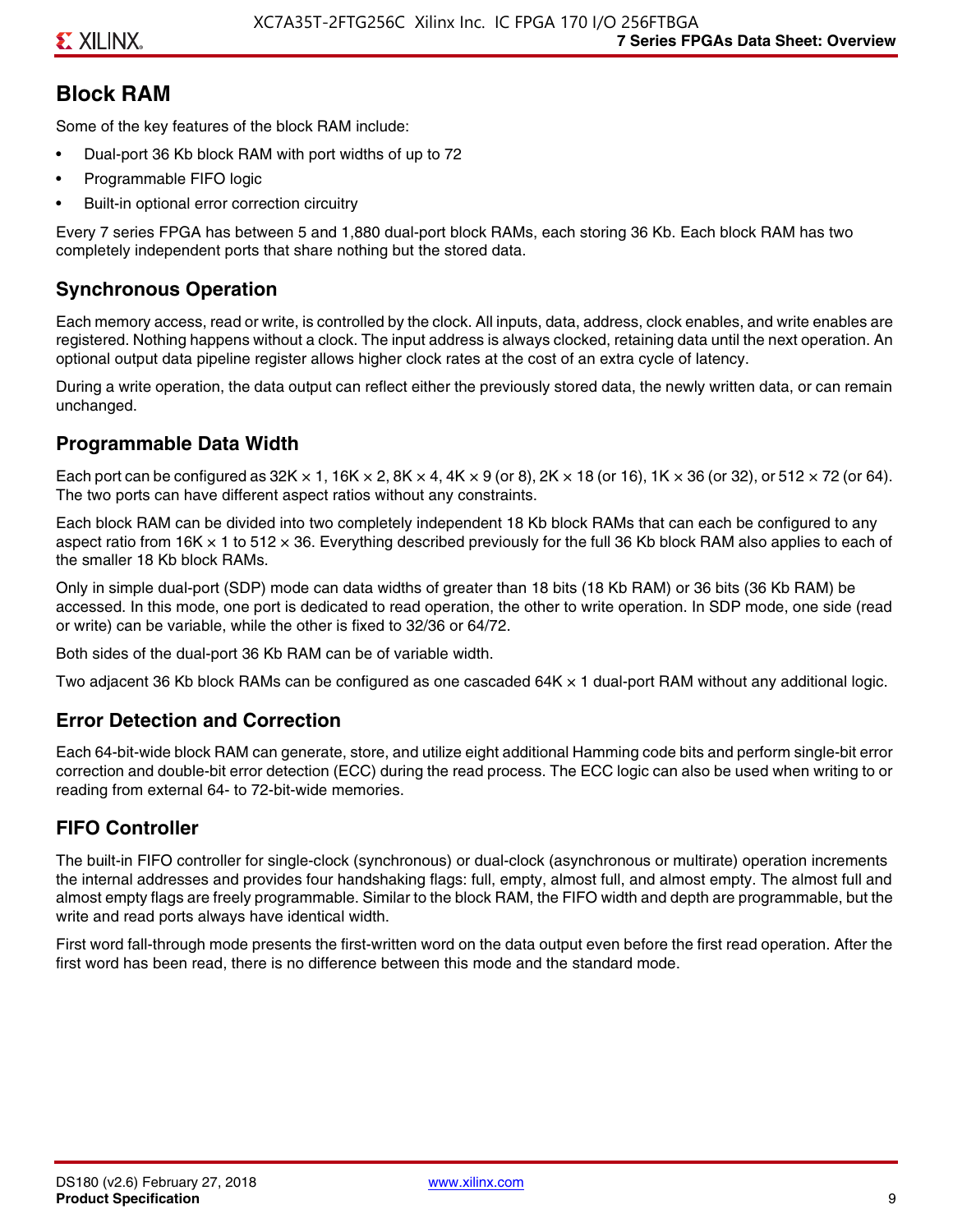### **Digital Signal Processing — DSP Slice**

Some highlights of the DSP functionality include:

- $25 \times 18$  two's complement multiplier/accumulator high-resolution (48 bit) signal processor
- Power saving pre-adder to optimize symmetrical filter applications
- Advanced features: optional pipelining, optional ALU, and dedicated buses for cascading

DSP applications use many binary multipliers and accumulators, best implemented in dedicated DSP slices. All 7 series FPGAs have many dedicated, full custom, low-power DSP slices, combining high speed with small size while retaining system design flexibility.

Each DSP slice fundamentally consists of a dedicated 25 × 18 bit two's complement multiplier and a 48-bit accumulator, both capable of operating up to 741 MHz. The multiplier can be dynamically bypassed, and two 48-bit inputs can feed a single-instruction-multiple-data (SIMD) arithmetic unit (dual 24-bit add/subtract/accumulate or quad 12-bit add/subtract/accumulate), or a logic unit that can generate any one of ten different logic functions of the two operands.

The DSP includes an additional pre-adder, typically used in symmetrical filters. This pre-adder improves performance in densely packed designs and reduces the DSP slice count by up to 50%. The DSP also includes a 48-bit-wide Pattern Detector that can be used for convergent or symmetric rounding. The pattern detector is also capable of implementing 96-bit-wide logic functions when used in conjunction with the logic unit.

The DSP slice provides extensive pipelining and extension capabilities that enhance the speed and efficiency of many applications beyond digital signal processing, such as wide dynamic bus shifters, memory address generators, wide bus multiplexers, and memory-mapped I/O register files. The accumulator can also be used as a synchronous up/down counter.

### **Input/Output**

Some highlights of the input/output functionality include:

- High-performance SelectIO technology with support for 1,866 Mb/s DDR3
- High-frequency decoupling capacitors within the package for enhanced signal integrity
- Digitally Controlled Impedance that can be 3-stated for lowest power, high-speed I/O operation

The number of I/O pins varies depending on device and package size. Each I/O is configurable and can comply with a large number of I/O standards. With the exception of the supply pins and a few dedicated configuration pins, all other package pins have the same I/O capabilities, constrained only by certain banking rules. The I/O in 7 series FPGAs are classed as high range (HR) or high performance (HP). The HR I/Os offer the widest range of voltage support, from 1.2V to 3.3V. The HP I/Os are optimized for highest performance operation, from 1.2V to 1.8V.

HR and HP I/O pins in 7 series FPGAs are organized in banks, with 50 pins per bank. Each bank has one common V<sub>CCO</sub> output supply, which also powers certain input buffers. Some single-ended input buffers require an internally generated or an externally applied reference voltage ( $V_{RFF}$ ). There are two  $V_{RFF}$  pins per bank (except configuration bank 0). A single bank can have only one  $V_{\text{RFF}}$  voltage value.

Xilinx 7 series FPGAs use a variety of package types to suit the needs of the user, including small form factor wire-bond packages for lowest cost; conventional, high performance flip-chip packages; and bare-die flip-chip packages that balance smaller form factor with high performance. In the flip-chip packages, the silicon device is attached to the package substrate using a high-performance flip-chip process. Controlled ESR discrete decoupling capacitors are mounted on the package substrate to optimize signal integrity under simultaneous switching of outputs (SSO) conditions.

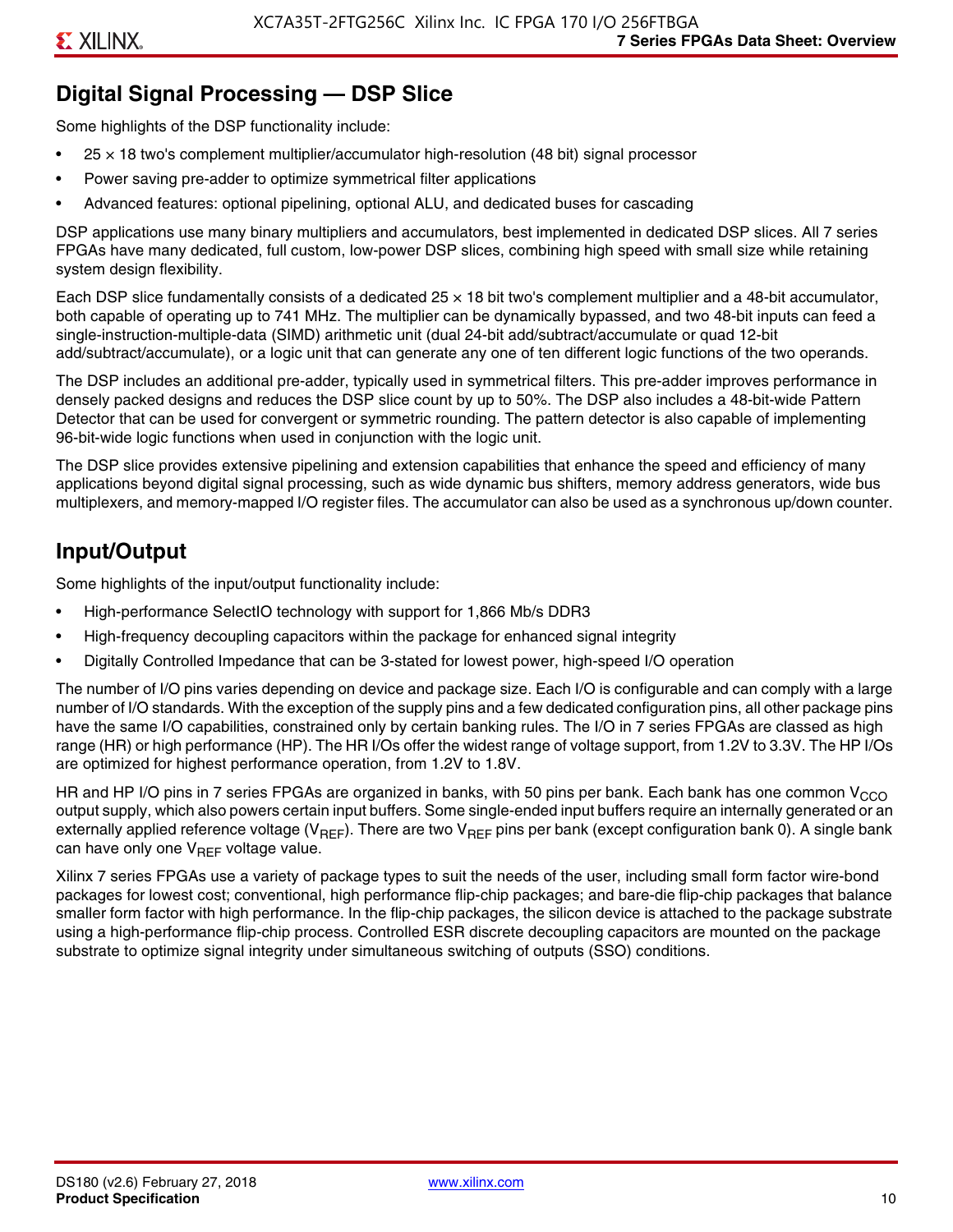### **I/O Electrical Characteristics**

Single-ended outputs use a conventional CMOS push/pull output structure driving High towards  $V_{CCO}$  or Low towards ground, and can be put into a high-Z state. The system designer can specify the slew rate and the output strength. The input is always active but is usually ignored while the output is active. Each pin can optionally have a weak pull-up or a weak pulldown resistor.

Most signal pin pairs can be configured as differential input pairs or output pairs. Differential input pin pairs can optionally be terminated with a 100Ω internal resistor. All 7 series devices support differential standards beyond LVDS: RSDS, BLVDS, differential SSTL, and differential HSTL.

Each of the I/Os supports memory I/O standards, such as single-ended and differential HSTL as well as single-ended SSTL and differential SSTL. The SSTL I/O standard can support data rates of up to 1,866 Mb/s for DDR3 interfacing applications.

#### **3-State Digitally Controlled Impedance and Low Power I/O Features**

The 3-state Digitally Controlled Impedance (T\_DCI) can control the output drive impedance (series termination) or can provide parallel termination of an input signal to V<sub>CCO</sub> or split (Thevenin) termination to V<sub>CCO</sub>/2. This allows users to eliminate off-chip termination for signals using T\_DCI. In addition to board space savings, the termination automatically turns off when in output mode or when 3-stated, saving considerable power compared to off-chip termination. The I/Os also have low power modes for IBUF and IDELAY to provide further power savings, especially when used to implement memory interfaces.

### **I/O Logic**

#### **Input and Output Delay**

All inputs and outputs can be configured as either combinatorial or registered. Double data rate (DDR) is supported by all inputs and outputs. Any input and some outputs can be individually delayed by up to 32 increments of 78 ps, 52 ps, or 39 ps each. Such delays are implemented as IDELAY and ODELAY. The number of delay steps can be set by configuration and can also be incremented or decremented while in use.

#### **ISERDES and OSERDES**

Many applications combine high-speed, bit-serial I/O with slower parallel operation inside the device. This requires a serializer and deserializer (SerDes) inside the I/O structure. Each I/O pin possesses an 8-bit IOSERDES (ISERDES and OSERDES) capable of performing serial-to-parallel or parallel-to-serial conversions with programmable widths of 2, 3, 4, 5, 6, 7, or 8 bits. By cascading two IOSERDES from two adjacent pins (default from differential I/O), wider width conversions of 10 and 14 bits can also be supported. The ISERDES has a special oversampling mode capable of asynchronous data recovery for applications like a 1.25 Gb/s LVDS I/O-based SGMII interface.

### **Low-Power Gigabit Transceivers**

Some highlights of the Low-Power Gigabit Transceivers include:

- High-performance transceivers capable of up to 6.6 Gb/s (GTP), 12.5 Gb/s (GTX), 13.1 Gb/s (GTH), or 28.05 Gb/s (GTZ) line rates depending on the family, enabling the first single device for 400G implementations.
- Low-power mode optimized for chip-to-chip interfaces.
- Advanced Transmit pre and post emphasis, receiver linear equalization (CTLE), and decision feedback equalization (DFE) for long reach or backplane applications. Auto-adaption at receiver equalization and on-chip Eye Scan for easy serial link tuning.

Ultra-fast serial data transmission to optical modules, between ICs on the same PCB, over the backplane, or over longer distances is becoming increasingly popular and important to enable customer line cards to scale to 100 Gb/s and onwards to 400 Gb/s. It requires specialized dedicated on-chip circuitry and differential I/O capable of coping with the signal integrity issues at these high data rates.

The transceiver count in the 7 series FPGAs ranges from up to 16 transceiver circuits in the Artix-7 family, up to 32 transceiver circuits in the Kintex-7 family, and up to 96 transceiver circuits in the Virtex-7 family. Each serial transceiver is a combined transmitter and receiver. The various 7 series serial transceivers use either a combination of ring oscillators and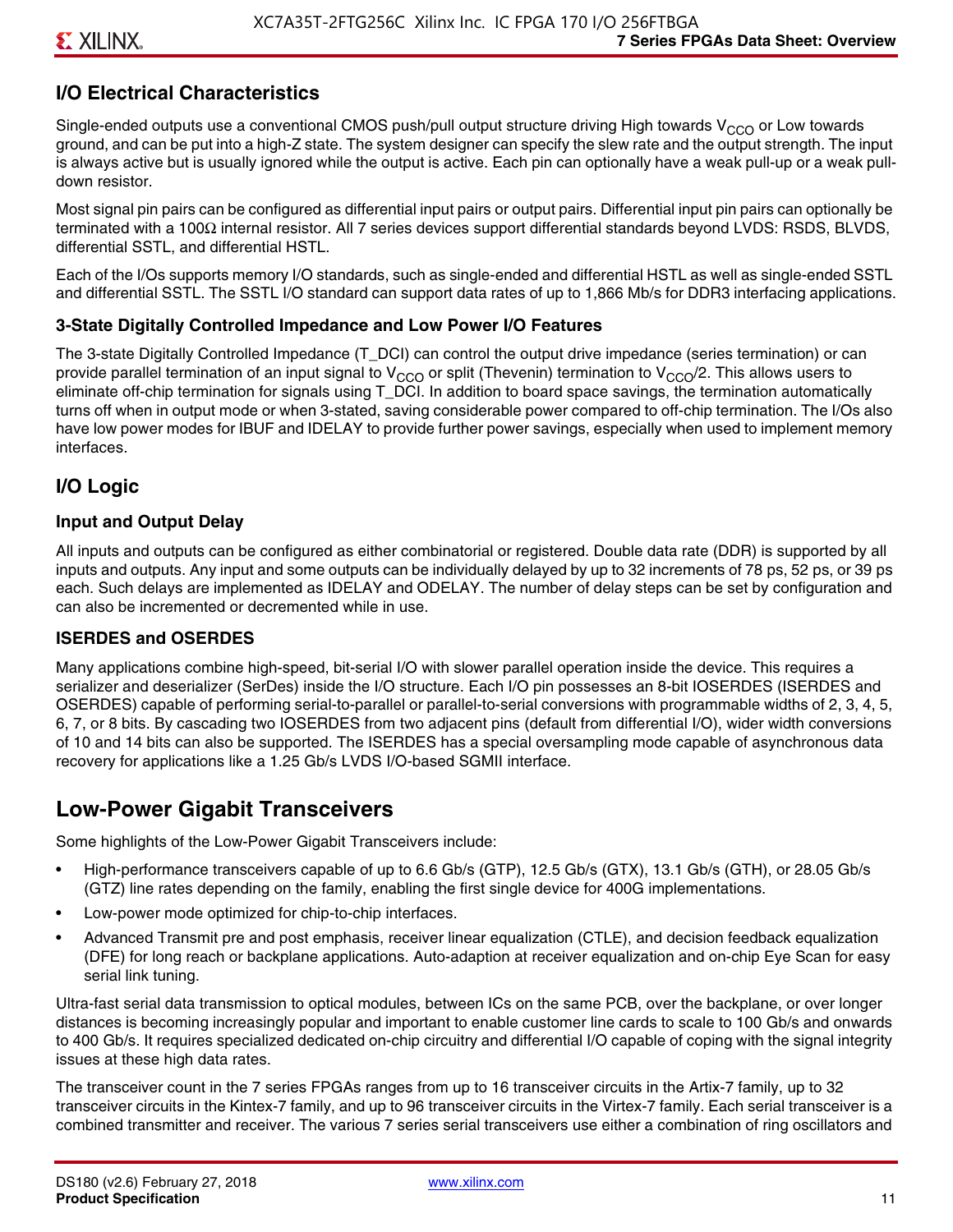LC tank or, in the case of the GTZ, a single LC tank architecture to allow the ideal blend of flexibility and performance while enabling IP portability across the family members. The different 7 series family members offer different top-end data rates. The GTP operates up to 6.6 Gb/s, the GTX operates up to 12.5 Gb/s, the GTH operates up to 13.1 Gb/s, and the GTZ operates up to 28.05 Gb/s. Lower data rates can be achieved using FPGA logic-based oversampling. The serial transmitter and receiver are independent circuits that use an advanced PLL architecture to multiply the reference frequency input by certain programmable numbers up to 100 to become the bit-serial data clock. Each transceiver has a large number of userdefinable features and parameters. All of these can be defined during device configuration, and many can also be modified during operation.

### **Transmitter**

The transmitter is fundamentally a parallel-to-serial converter with a conversion ratio of 16, 20, 32, 40, 64, or 80. Additionally, the GTZ transmitter supports up to 160 bit data widths. This allows the designer to trade-off datapath width for timing margin in high-performance designs. These transmitter outputs drive the PC board with a single-channel differential output signal. TXOUTCLK is the appropriately divided serial data clock and can be used directly to register the parallel data coming from the internal logic. The incoming parallel data is fed through an optional FIFO and has additional hardware support for the 8B/10B, 64B/66B, or 64B/67B encoding schemes to provide a sufficient number of transitions. The bit-serial output signal drives two package pins with differential signals. This output signal pair has programmable signal swing as well as programmable pre- and post-emphasis to compensate for PC board losses and other interconnect characteristics. For shorter channels, the swing can be reduced to reduce power consumption.

### **Receiver**

The receiver is fundamentally a serial-to-parallel converter, changing the incoming bit-serial differential signal into a parallel stream of words, each 16, 20, 32, 40, 64, or 80 bits. Additionally, the GTZ receiver supports up to 160 bit data widths. This allows the FPGA designer to trade-off internal datapath width versus logic timing margin. The receiver takes the incoming differential data stream, feeds it through programmable linear and decision feedback equalizers (to compensate for PC board and other interconnect characteristics), and uses the reference clock input to initiate clock recognition. There is no need for a separate clock line. The data pattern uses non-return-to-zero (NRZ) encoding and optionally guarantees sufficient data transitions by using the selected encoding scheme. Parallel data is then transferred into the FPGA logic using the RXUSRCLK clock. For short channels, the transceivers offers a special low power mode (LPM) to reduce power consumption by approximately 30%.

### **Out-of-Band Signaling**

The transceivers provide out-of-band (OOB) signaling, often used to send low-speed signals from the transmitter to the receiver while high-speed serial data transmission is not active. This is typically done when the link is in a powered-down state or has not yet been initialized. This benefits PCI Express and SATA/SAS applications.

### **Integrated Interface Blocks for PCI Express Designs**

Highlights of the integrated blocks for PCI Express include:

- Compliant to the PCI Express Base Specification 2.1 or 3.0 (depending of family) with Endpoint and Root Port capability
- Supports Gen1 (2.5 Gb/s), Gen2 (5 Gb/s), and Gen3 (8 Gb/s) depending on device family
- Advanced configuration options, Advanced Error Reporting (AER), and End-to-End CRC (ECRC) Advanced Error Reporting and ECRC features
- Multiple-function and single root I/O virtualization (SR-IOV) support enabled through soft-logic wrappers or embedded in the integrated block depending on family

All Artix-7, Kintex-7, and Virtex-7 devices include at least one integrated block for PCI Express technology that can be configured as an Endpoint or Root Port, compliant to the PCI Express Base Specification Revision 2.1 or 3.0. The Root Port can be used to build the basis for a compatible Root Complex, to allow custom FPGA-to-FPGA communication via the PCI Express protocol, and to attach ASSP Endpoint devices, such as Ethernet Controllers or Fibre Channel HBAs, to the FPGA.

This block is highly configurable to system design requirements and can operate 1, 2, 4, or 8 lanes at the 2.5 Gb/s, 5.0 Gb/s, and 8.0 Gb/s data rates. For high-performance applications, advanced buffering techniques of the block offer a flexible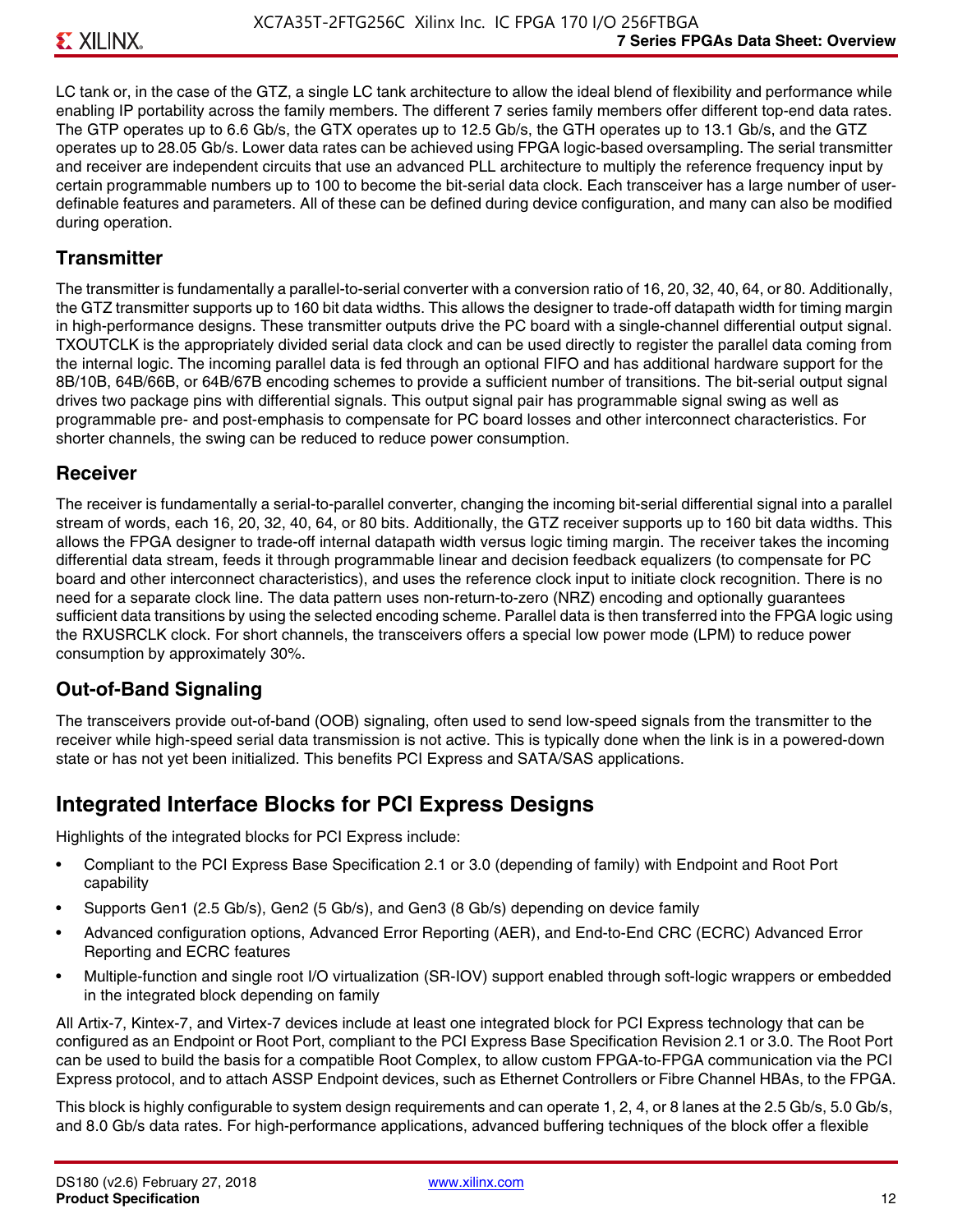maximum payload size of up to 1,024 bytes. The integrated block interfaces to the integrated high-speed transceivers for serial connectivity and to block RAMs for data buffering. Combined, these elements implement the Physical Layer, Data Link Layer, and Transaction Layer of the PCI Express protocol.

Xilinx provides a light-weight, configurable, easy-to-use LogiCORE™ IP wrapper that ties the various building blocks (the integrated block for PCI Express, the transceivers, block RAM, and clocking resources) into an Endpoint or Root Port solution. The system designer has control over many configurable parameters: lane width, maximum payload size, FPGA logic interface speeds, reference clock frequency, and base address register decoding and filtering.

Xilinx offers two wrappers for the integrated block: AXI4-Stream and AXI4 (memory mapped). Note that legacy TRN/Local Link is not available in 7 series devices for the integrated block for PCI Express. AXI4-Stream is designed for existing customers of the integrated block and enables easy migration to AXI4-Stream from TRN. AXI4 (memory mapped) is designed for Xilinx Platform Studio/EDK design flow and MicroBlaze™ processor based designs.

More information and documentation on solutions for PCI Express designs can be found at: <http://www.xilinx.com/products/technology/pci-express.html>.

### **Configuration**

There are many advanced configuration features, including:

- High-speed SPI and BPI (parallel NOR) configuration
- Built-in MultiBoot and safe-update capability
- 256-bit AES encryption with HMAC/SHA-256 authentication
- Built-in SEU detection and correction
- Partial reconfiguration

Xilinx 7 series FPGAs store their customized configuration in SRAM-type internal latches. There are up to 450 Mb configuration bits, depending on device size and user-design implementation options. The configuration storage is volatile and must be reloaded whenever the FPGA is powered up. This storage can also be reloaded at any time by pulling the PROGRAM B pin Low. Several methods and data formats for loading configuration are available, determined by the three mode pins.

The SPI interface (x1, x2, and x4 modes) and the BPI interface (parallel-NOR x8 and x16) are two common methods used for configuring the FPGA. Users can directly connect an SPI or BPI flash to the FPGA, and the FPGA's internal configuration logic reads the bitstream out of the flash and configures itself. The FPGA automatically detects the bus width on the fly, eliminating the need for any external controls or switches. Bus widths supported are x1, x2, and x4 for SPI, and x8 and x16 for BPI. The larger bus widths increase configuration speed and reduce the amount of time it takes for the FPGA to start up after power-on. Some configuration options such as BPI are not supported in all device-package combinations. Refer to [UG470,](http://www.xilinx.com/support/documentation/user_guides/ug470_7Series_Config.pdf) *7 Series FPGAs Configuration User Guide* for details.

In master mode, the FPGA can drive the configuration clock from an internally generated clock, or for higher speed configuration, the FPGA can use an external configuration clock source. This allows high-speed configuration with the ease of use characteristic of master mode. Slave modes up to 32 bits wide are also supported by the FPGA that are especially useful for processor-driven configuration.

The FPGA has the ability to reconfigure itself with a different image using SPI or BPI flash, eliminating the need for an external controller. The FPGA can reload its original design in case there are any errors in the data transmission, ensuring an operational FPGA at the end of the process. This is especially useful for updates to a design after the end product has been shipped. Customers can ship their products with an early version of the design, thus getting their products to market faster. This feature allows customers to keep their end users current with the most up-to-date designs while the product is already in the field.

The dynamic reconfiguration port (DRP) gives the system designer easy access to the configuration and status registers of the MMCM, PLL, XADC, transceivers, and integrated block for PCI Express. The DRP behaves like a set of memory-mapped registers, accessing and modifying block-specific configuration bits as well as status and control registers.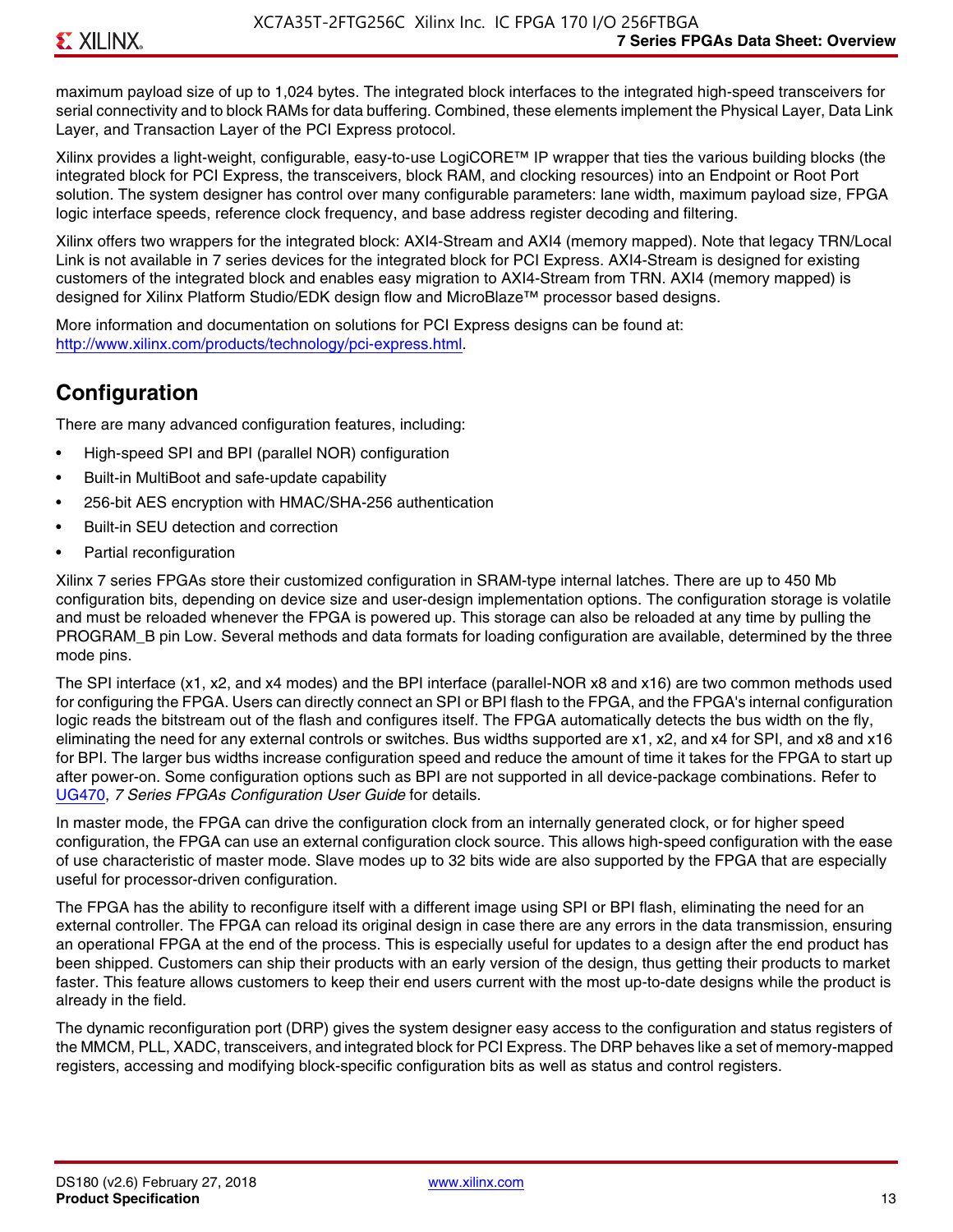### **Encryption, Readback, and Partial Reconfiguration**

In all 7 series FPGAs (except XC7S6 and XC7S15), the FPGA bitstream, which contains sensitive customer IP, can be protected with 256-bit AES encryption and HMAC/SHA-256 authentication to prevent unauthorized copying of the design. The FPGA performs decryption on the fly during configuration using an internally stored 256-bit key. This key can reside in battery-backed RAM or in nonvolatile eFUSE bits.

Most configuration data can be read back without affecting the system's operation. Typically, configuration is an all-or-nothing operation, but Xilinx 7 series FPGAs support partial reconfiguration. This is an extremely powerful and flexible feature that allows the user to change portions of the FPGA while other portions remain static. Users can time-slice these portions to fit more IP into smaller devices, saving cost and power. Where applicable in certain designs, partial reconfiguration can greatly improve the versatility of the FPGA.

### **XADC (Analog-to-Digital Converter)**

Highlights of the XADC architecture include:

- Dual 12-bit 1 MSPS analog-to-digital converters (ADCs)
- Up to 17 flexible and user-configurable analog inputs
- On-chip or external reference option
- On-chip temperature ( $\pm 4^{\circ}$ C max error) and power supply ( $\pm 1\%$  max error) sensors
- Continuous JTAG access to ADC measurements

All Xilinx 7 series FPGAs (except XC7S6 and XC7S15) integrate a new flexible analog interface called XADC. When combined with the programmable logic capability of the 7 series FPGAs, the XADC can address a broad range of data acquisition and monitoring requirements. For more information, go to: [http://www.xilinx.com/ams.](http://www.xilinx.com/ams)

The XADC contains two 12-bit 1 MSPS ADCs with separate track and hold amplifiers, an on-chip analog multiplexer (up to 17 external analog input channels supported), and on-chip thermal and supply sensors. The two ADCs can be configured to simultaneously sample two external-input analog channels. The track and hold amplifiers support a range of analog input signal types, including unipolar, bipolar, and differential. The analog inputs can support signal bandwidths of at least 500 KHz at sample rates of 1MSPS. It is possible to support higher analog bandwidths using external analog multiplexer mode with the dedicated analog input (see [UG480](http://www.xilinx.com/support/documentation/user_guides/ug480_7Series_XADC.pdf), 7 Series FPGAs and Zynq-7000 All Programmable SoC XADC Dual 12-Bit 1 MSPS Analog-to-Digital Converter User Guide)*.*

The XADC optionally uses an on-chip reference circuit  $(\pm 1\%)$ , thereby eliminating the need for any external active components for basic on-chip monitoring of temperature and power supply rails. To achieve the full 12-bit performance of the ADCs, an external 1.25V reference IC is recommended.

If the XADC is not instantiated in a design, then by default it digitizes the output of all on-chip sensors. The most recent measurement results (together with maximum and minimum readings) are stored in dedicated registers for access at any time via the JTAG interface. User-defined alarm thresholds can automatically indicate over-temperature events and unacceptable power supply variation. A user-specified limit (for example, 100°C) can be used to initiate an automatic powerdown.

### **EasyPath-7 FPGAs**

EasyPath-7 FPGAs provide a fast, simple, and risk-free solution for cost reducing Kintex-7, Virtex-7 T, and Virtex-7 XT FPGA designs. EasyPath-7 FPGAs support the same packages, speed grades, and match all Kintex-7 or Virtex-7 FPGA data sheet specifications (in function and timing). With no re-engineering or re-qualification, EasyPath-7 FPGAs deliver the lowest total product cost compared to any other FPGA cost-reduction solution.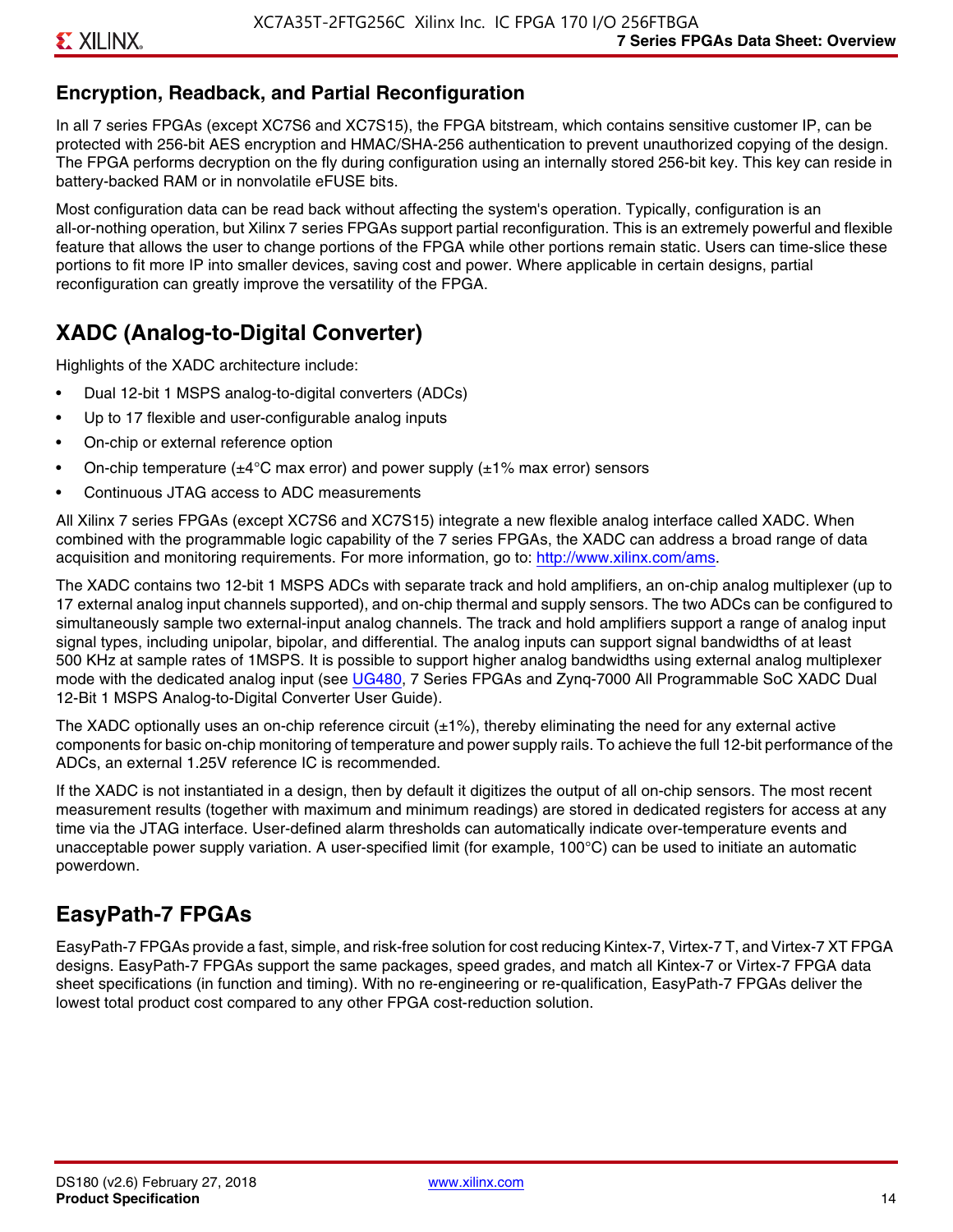### **7 Series FPGA Ordering Information**

Table 12 shows the speed and temperature grades available in the different device families. Some devices might not be available in every speed and temperature grade.

#### *Table 12:* **7 Series Speed Grade and Temperature Ranges**

| <b>Device</b> |                                    |                                                        |                                                    | Speed Grade, Temperature Range, and Operating Voltage  |                                                      |
|---------------|------------------------------------|--------------------------------------------------------|----------------------------------------------------|--------------------------------------------------------|------------------------------------------------------|
| Family        | <b>Devices</b>                     | <b>Commercial (C)</b><br>$0^\circ$ C to +85 $^\circ$ C | Extended (E)<br>$0^{\circ}$ C to +100 $^{\circ}$ C | Industrial (I)<br>$-40^{\circ}$ C to +100 $^{\circ}$ C | Expanded (Q)<br>$-40^{\circ}$ C to +125 $^{\circ}$ C |
|               |                                    | $-2C(1.0V)$                                            |                                                    | $-21(1.0V)$                                            |                                                      |
| Spartan-7     | All                                | $-1C(1.0V)$                                            |                                                    | $-11(1.0V)$                                            | $-1Q(1.0V)$                                          |
|               |                                    |                                                        |                                                    | $-1LI(0.95V)$                                          |                                                      |
|               |                                    |                                                        | $-3E(1.0V)$                                        |                                                        |                                                      |
|               |                                    | $-2C(1.0V)$                                            |                                                    | $-21(1.0V)$                                            |                                                      |
| Artix-7       | All                                |                                                        | -2LE (1.0V or 0.9V)                                |                                                        |                                                      |
|               |                                    | $-1C(1.0V)$                                            |                                                    | $-11(1.0V)$                                            |                                                      |
|               |                                    |                                                        |                                                    | $-1LI(0.95V)$                                          |                                                      |
|               |                                    |                                                        | $-3E(1.0V)$                                        |                                                        |                                                      |
|               |                                    | $-2C(1.0V)$                                            |                                                    | $-21(1.0V)$                                            |                                                      |
|               | XC7K70T                            |                                                        | -2LE (1.0V or 0.9V)                                |                                                        |                                                      |
|               |                                    | $-1C(1.0V)$                                            |                                                    | $-11(1.0V)$                                            |                                                      |
| Kintex-7      | <b>XC7K160T</b>                    |                                                        | $-3E(1.0V)$                                        |                                                        |                                                      |
|               | <b>XC7K325T</b><br><b>XC7K355T</b> | $-2C(1.0V)$                                            |                                                    | $-21(1.0V)$                                            |                                                      |
|               | <b>XC7K410T</b>                    |                                                        | -2LE (1.0V or 0.9V)                                | $-2LI(0.95V)$                                          |                                                      |
|               | <b>XC7K420T</b><br><b>XC7K480T</b> | $-1C(1.0V)$                                            |                                                    | $-11(1.0V)$                                            |                                                      |
|               |                                    |                                                        | $-3E(1.0V)$                                        |                                                        |                                                      |
|               |                                    | $-2C(1.0V)$                                            |                                                    | $-21(1.0V)$                                            |                                                      |
|               | <b>XC7V585T</b>                    |                                                        | $-2LE(1.0V)$                                       |                                                        |                                                      |
|               |                                    | $-1C(1.0V)$                                            |                                                    | $-11(1.0V)$                                            |                                                      |
| Virtex-7 T    |                                    | $-2C(1.0V)$                                            |                                                    |                                                        |                                                      |
|               |                                    |                                                        | $-2GE(1.0V)$                                       |                                                        |                                                      |
|               | XC7V2000T                          |                                                        | $-2LE(1.0V)$                                       |                                                        |                                                      |
|               |                                    | $-1C(1.0V)$                                            |                                                    | $-11(1.0V)$                                            |                                                      |
|               |                                    |                                                        | $-3E(1.0V)$                                        |                                                        |                                                      |
|               | XC7VX330T                          | $-2C(1.0V)$                                            |                                                    | $-21(1.0V)$                                            |                                                      |
|               | XC7VX415T<br>XC7VX485T             |                                                        | $-2LE(1.0V)$                                       |                                                        |                                                      |
|               | XC7VX550T<br>XC7VX690T             |                                                        |                                                    |                                                        |                                                      |
|               |                                    | $-1C(1.0V)$                                            |                                                    | -11 (1.0V)                                             |                                                      |
|               |                                    | $-2C(1.0V)$                                            |                                                    |                                                        |                                                      |
| Virtex-7 XT   | XC7VX980T                          |                                                        | $-2LE(1.0V)$                                       |                                                        |                                                      |
|               |                                    | $-1C(1.0V)$                                            |                                                    | $-11(1.0V)$                                            |                                                      |
|               |                                    | $-2C(1.0V)$                                            |                                                    |                                                        |                                                      |
|               |                                    |                                                        | $-2GE(1.0V)$                                       |                                                        |                                                      |
|               | XC7VX1140T                         |                                                        | $-2LE(1.0V)$                                       |                                                        |                                                      |
|               |                                    | $-1C(1.0V)$                                            |                                                    | $-11(1.0V)$                                            |                                                      |
|               |                                    | $-2C(1.0V)$                                            |                                                    |                                                        |                                                      |
|               |                                    |                                                        | $-2GE(1.0V)$                                       |                                                        |                                                      |
| Virtex-7 HT   | All                                |                                                        | $-2LE(1.0V)$                                       |                                                        |                                                      |
|               |                                    | $-1C(1.0V)$                                            |                                                    |                                                        |                                                      |
|               |                                    |                                                        |                                                    |                                                        |                                                      |

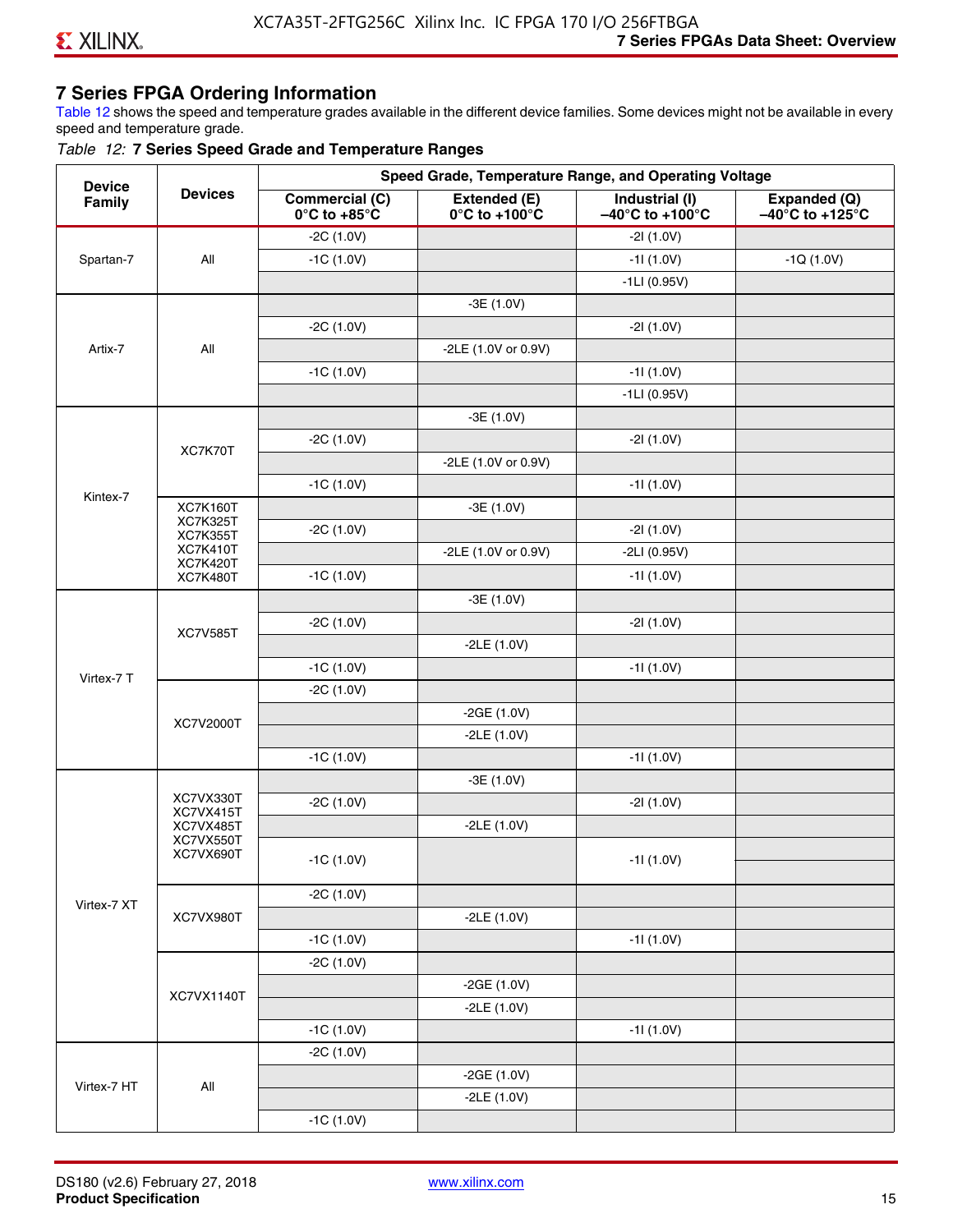The Spartan-7 FPGA ordering information is shown in Figure 1. Refer to the Package Marking section of [UG475,](http://www.xilinx.com/support/documentation/user_guides/ug475_7Series_Pkg_Pinout.pdf) *7 Series FPGAs Packaging and Pinout* for a more detailed explanation of the device markings.





The Artix-7, Kintex-7, and Virtex-7 FPGA ordering information, shown in Figure 2, applies to all packages including Pb-Free. Refer to the Package Marking section of [UG475](http://www.xilinx.com/support/documentation/user_guides/ug475_7Series_Pkg_Pinout.pdf), *7 Series FPGAs Packaging and Pinout* for a more detailed explanation of the device markings.



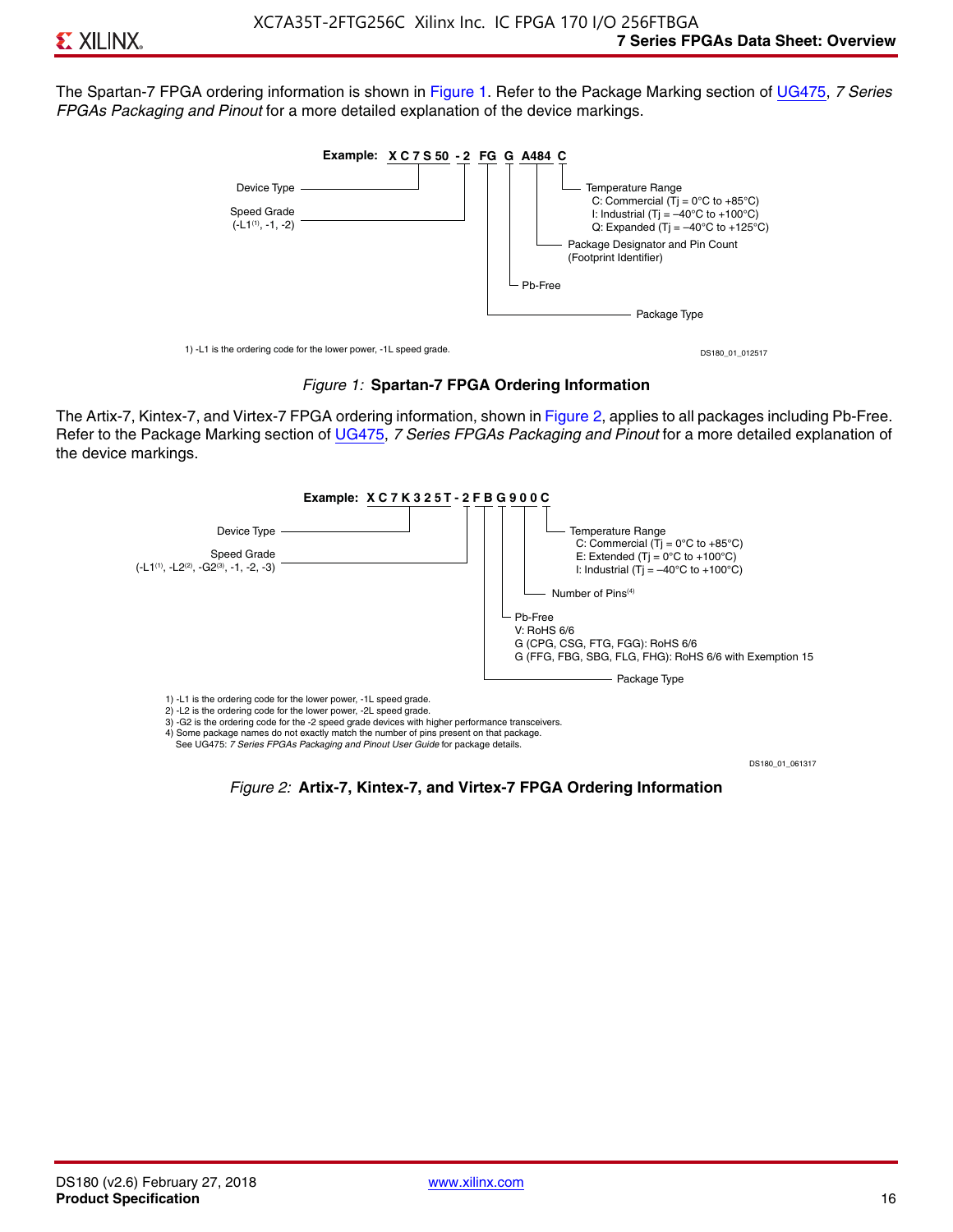## **Revision History**

The following table shows the revision history for this document:

| <b>Date</b> | <b>Version</b> | <b>Description of Revisions</b>                                                                                                                                                                                                                                                                                                                                                                                                                                                                                                                                                                                                                                                                                                                                                                                                                                                                                                                                                                                                                                                                                                                                                                                                                                                                                       |
|-------------|----------------|-----------------------------------------------------------------------------------------------------------------------------------------------------------------------------------------------------------------------------------------------------------------------------------------------------------------------------------------------------------------------------------------------------------------------------------------------------------------------------------------------------------------------------------------------------------------------------------------------------------------------------------------------------------------------------------------------------------------------------------------------------------------------------------------------------------------------------------------------------------------------------------------------------------------------------------------------------------------------------------------------------------------------------------------------------------------------------------------------------------------------------------------------------------------------------------------------------------------------------------------------------------------------------------------------------------------------|
| 06/21/10    | 1.0            | Initial Xilinx release.                                                                                                                                                                                                                                                                                                                                                                                                                                                                                                                                                                                                                                                                                                                                                                                                                                                                                                                                                                                                                                                                                                                                                                                                                                                                                               |
| 07/30/10    | 1.1            | Added SHA-256 to authentication information. Updated Table 5, Table 7, Virtex-7 FPGA Device-<br>Package Combinations and Maximum I/Os table (Virtex-7 T devices), and Table 9 with ball pitch<br>information and voltage bank information. Updated DSP and Logic Slice information in Table 8.<br><b>Updated Low-Power Gigabit Transceivers.</b>                                                                                                                                                                                                                                                                                                                                                                                                                                                                                                                                                                                                                                                                                                                                                                                                                                                                                                                                                                      |
| 09/24/10    | 1.2            | In General Description, updated 4.7 TMACS DSP to 5.0 TMACS DSP. In Table 1, added Note 1;<br>updated Peak DSP Performance for Kintex-7 and Virtex-7 families. In Table 4, updated CMT<br>information for XC7A175T and XC7A355T. In Table 6, replaced XC7K120T with XC7K160T and<br>replaced XC7K230T with XC7K325T-and updated corresponding information. Also added<br>XC7K355T, XC7K420T, and XC7K480T. In Table 7, replaced XC7K230T with XC7K325T. In Table 8,<br>updated XC7V450T Logic Cell, CLB, block RAM, and PCI information; updated XC7VX415T and<br>XC7VX690T PCI information; updated XC7V1500T, and XC7V2000T block RAM information; and<br>replaced XC7VX605T with XC7VX575T, replaced XC7VX895T with XC7VX850T, and replaced<br>XC7VX910T with XC7VX865T-and updated corresponding information. Updated Digital Signal<br>Processing - DSP Slice with operating speed of 640 MHz. Removed specific transceiver type from<br>Out-of-Band Signaling. In Virtex-7 FPGA Device-Package Combinations and Maximum I/Os table<br>(Virtex-7 T devices), replaced XC7VX605T with XC7VX575T and added table notes 2 and 3. In<br>Table 9, removed the FFG784 package for the XC7VX485T device; replaced XC7VX605T with<br>XC7VX575T; replaced XC7VX895T with XC7VX850T; and replaced XC7VX910T with XC7VX865T. |
| 10/20/10    | 1.3            | In Table 7, replaced XC7K120T with XC7K160T. Updated Digital Signal Processing - DSP Slice.                                                                                                                                                                                                                                                                                                                                                                                                                                                                                                                                                                                                                                                                                                                                                                                                                                                                                                                                                                                                                                                                                                                                                                                                                           |
| 11/17/10    | 1.4            | Updated maximum I/O bandwidth to 3.1 Tb/s in General Description. Updated Peak Transceiver Speed<br>for Virtex-7 FPGAs in Summary of 7 Series FPGA Features and in Table 1. Updated Peak DSP<br>Performance values in Table 1 and Digital Signal Processing - DSP Slice. In Table 7, updated<br>XC7K70T I/O information. In Table 8, added XC7VH290T, XC7VH580T, and XC7VH870T devices and<br>updated total I/O banks information for the XC7V585T, XC7V855T, XC7V1500T, and XC7VX865T<br>devices. In Table 9, updated XC7VX415T, XC7VX485T, XC7VX690T, XC7VX850T, and XC7VX865T<br>device information. Added Table 11. Updated Low-Power Gigabit Transceivers information, including<br>the addition of the GTZ transceivers.                                                                                                                                                                                                                                                                                                                                                                                                                                                                                                                                                                                        |
| 02/22/11    | 1.5            | Updated Summary of 7 Series FPGA Features and the Low-Power Gigabit Transceivers highlights and<br>section. In Table 1, updated Kintex-7 FPGA, Artix-7 FPGA information. In Table 4, updated XC7A175T.<br>Also, updated XC7A355T. Added three Artix-7 FPGA packages to Table 5: SBG325, SBG484, and<br>FBG485, changed package from FGG784 to FBG784, and updated package information for<br>XC7A175T and XC7A355T devices. In Table 6, updated XC7K160T and added three devices:<br>XC7K355T, XC7K420T, and XC7K480T. In Table 7, updated XC7K70T package information and added<br>three devices: XC7K355T, XC7K420T, and XC7K480T. In Table 8, added note 1 (EasyPath FPGAs)<br>and updated note 7 to include GTZ transceivers. In Virtex-7 FPGA Device-Package Combinations and<br>Maximum I/Os table (Virtex-7 T devices), added two Virtex-7 FPGA packages: FHG1157 and<br>FHG1761, and updated XC7V1500T (no FFG1157) and XC7V2000T (no FFG1761) package<br>information and removed the associated notes. Added CLBs, Slices, and LUTs. Updated Input/Output.<br>Added EasyPath-7 FPGAs.                                                                                                                                                                                                                        |
| 03/28/11    | 1.6            | Updated General Description, Summary of 7 Series FPGA Features, Table 1, Table 4, Table 5, Table 6,<br>Table 7, Table 8, Table 9 (combined Virtex-7 T and XT devices in one table), and Table 11. Updated the<br>Low-Power Gigabit Transceivers highlights and section. Updated Block RAM, Integrated Interface<br>Blocks for PCI Express Designs, Configuration, Encryption, Readback, and Partial Reconfiguration,<br>XADC (Analog-to-Digital Converter), 7 Series FPGA Ordering Information, and EasyPath-7 FPGAs.                                                                                                                                                                                                                                                                                                                                                                                                                                                                                                                                                                                                                                                                                                                                                                                                 |
| 07/06/11    | 1.7            | Updated General Description, Summary of 7 Series FPGA Features, Table 1, Table 4, Table 6, Table 8,<br>Table 9 and Table 11. Added Table 10. Added Stacked Silicon Interconnect (SSI) Technology. Updated<br>Transmitter, Configuration, and XADC (Analog-to-Digital Converter). Updated Figure 1.                                                                                                                                                                                                                                                                                                                                                                                                                                                                                                                                                                                                                                                                                                                                                                                                                                                                                                                                                                                                                    |
| 09/13/11    | 1.8            | Updated General Description, Table 1, Table 4, Table 5, Table 8, CLBs, Slices, and LUTs,<br>Configuration, and 7 Series FPGA Ordering Information.                                                                                                                                                                                                                                                                                                                                                                                                                                                                                                                                                                                                                                                                                                                                                                                                                                                                                                                                                                                                                                                                                                                                                                    |
| 01/15/12    | 1.9            | Updated General Description, Table 1, Table 4, Table 5, Table 6, Table 7, Table 8, Table 10, Table 11,<br>Block RAM, Digital Signal Processing - DSP Slice, Low-Power Gigabit Transceivers, Integrated<br>Interface Blocks for PCI Express Designs, Configuration, EasyPath-7 FPGAs, and 7 Series FPGA<br><b>Ordering Information.</b>                                                                                                                                                                                                                                                                                                                                                                                                                                                                                                                                                                                                                                                                                                                                                                                                                                                                                                                                                                                |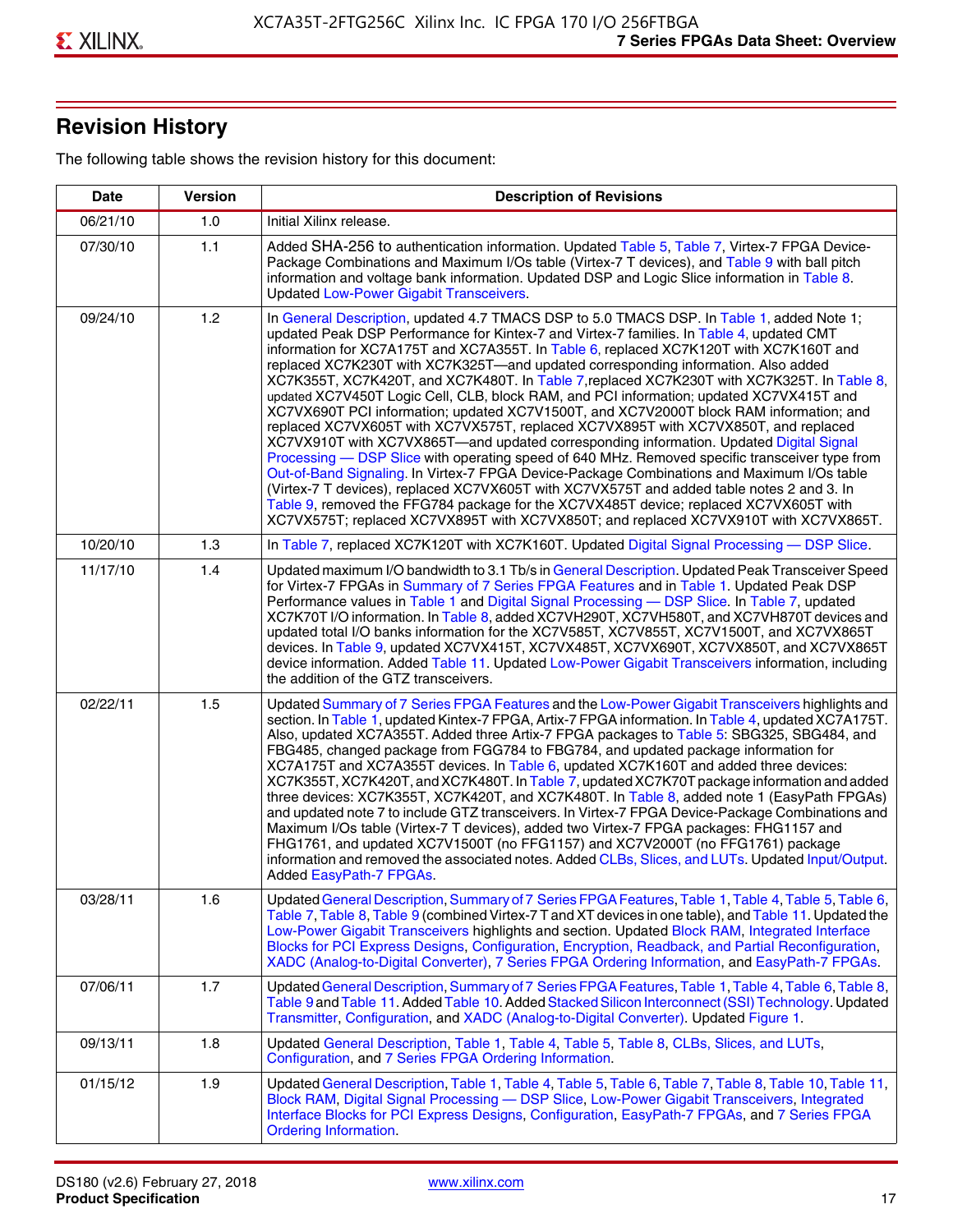| <b>Date</b> | <b>Version</b> | <b>Description of Revisions</b>                                                                                                                                                                                                                                                                                                                                                                                                                                     |
|-------------|----------------|---------------------------------------------------------------------------------------------------------------------------------------------------------------------------------------------------------------------------------------------------------------------------------------------------------------------------------------------------------------------------------------------------------------------------------------------------------------------|
| 03/02/12    | 1.10           | Updated General Description, Table 5, and Table 12.                                                                                                                                                                                                                                                                                                                                                                                                                 |
| 05/02/12    | 1.11           | Updated Table 7, Table 9, Table 10, Low-Power Gigabit Transceivers, and 7 Series FPGA Ordering<br>Information. Added 7 Series FPGA Ordering Information.                                                                                                                                                                                                                                                                                                            |
| 10/15/12    | 1.12           | Updated overview with Artix-7 SL and SLT devices. Updated Table 1, Table 4, Table 5, Table 8, Table 9,<br>Table 10, Table 11, and Table 12. Added Table 3. Updated Regional Clocks, Block RAM, Integrated<br>Interface Blocks for PCI Express Designs, Configuration, and 7 Series FPGA Ordering Information.                                                                                                                                                       |
| 11/30/12    | 1.13           | Updated notes in Table 4 and Table 12. Updated XADC (Analog-to-Digital Converter).                                                                                                                                                                                                                                                                                                                                                                                  |
| 07/29/13    | 1.14           | Removed SL and SLT devices. Updated General Description, Table 4, Table 5, notes in Table 6 and<br>Table 8, Regional Clocks, Input/Output, Low-Power Gigabit Transceivers, Integrated Interface Blocks<br>for PCI Express Designs, Configuration, and 7 Series FPGA Ordering Information. Removed previous<br>Table 3.                                                                                                                                              |
| 02/18/14    | 1.15           | Changed document classification to Product Specification from Preliminary Product Specification.<br>Updated HR I/O information for XC7A35T and XC7A50T in Table 5. Updated XC7VH870T I/O<br>information in Table 8. Updated Table 11.                                                                                                                                                                                                                               |
| 10/08/14    | 1.16           | Added XC7A15T to Table 4 and Table 5. Removed HCG1931 and HCG1932 from Table 11. Updated<br>Input/Output Delay; Block RAM; Configuration; I/O Clocks; and Updated Table 12 and Figure 1.                                                                                                                                                                                                                                                                            |
| 12/17/14    | 1.16.1         | Typographical edit.                                                                                                                                                                                                                                                                                                                                                                                                                                                 |
| 05/27/15    | 1.17           | Updated Table 5, Table 7, Table 9, Table 10, Table 11, and Figure 1.                                                                                                                                                                                                                                                                                                                                                                                                |
| 09/27/16    | 2.0            | Added Spartan-7 devices throughout document, including Table 1, Table 2, Table 3, and Table 12.<br>Added two Artix-7 devices XC7A12T and XC7A25T throughout document, including Table 4, Table 5,<br>and Table 12. Updated General Description; Figure 1, Table 7, Regional Clocks, Block RAM,<br>Integrated Interface Blocks for PCI Express Designs, Configuration, Encryption, Readback, and Partial<br>Reconfiguration, and XADC (Analog-to-Digital Converter). |
| 10/20/16    | 2.1            | Updated Table 5.                                                                                                                                                                                                                                                                                                                                                                                                                                                    |
| 12/15/16    | 2.2            | Updated Table 3.                                                                                                                                                                                                                                                                                                                                                                                                                                                    |
| 03/17/17    | 2.3            | Updated Table 1, Table 5, Table 7, Table 9, Table 10, Table 12, and I/O Electrical Characteristics.                                                                                                                                                                                                                                                                                                                                                                 |
| 03/28/17    | 2.4            | Updated Table 7.                                                                                                                                                                                                                                                                                                                                                                                                                                                    |
| 08/01/17    | 2.5            | Updated Table 5 and Figure 2.                                                                                                                                                                                                                                                                                                                                                                                                                                       |
| 02/27/18    | 2.6            | Added MicroBlaze CPU information to the Summary of 7 Series FPGA Features and Table 1.                                                                                                                                                                                                                                                                                                                                                                              |

### **Notice of Disclaimer**

The information disclosed to you hereunder (the "Materials") is provided solely for the selection and use of Xilinx products. To the maximum extent permitted by applicable law: (1) Materials are made available "AS IS" and with all faults, Xilinx hereby DISCLAIMS ALL WARRANTIES AND CONDITIONS, EXPRESS, IMPLIED, OR STATUTORY, INCLUDING BUT NOT LIMITED TO WARRANTIES OF MERCHANTABILITY, NON-INFRINGEMENT, OR FITNESS FOR ANY PARTICULAR PURPOSE; and (2) Xilinx shall not be liable (whether in contract or tort, including negligence, or under any other theory of liability) for any loss or damage of any kind or nature related to, arising under, or in connection with, the Materials (including your use of the Materials), including for any direct, indirect, special, incidental, or consequential loss or damage (including loss of data, profits, goodwill, or any type of loss or damage suffered as a result of any action brought by a third party) even if such damage or loss was reasonably foreseeable or Xilinx had been advised of the possibility of the same. Xilinx assumes no obligation to correct any errors contained in the Materials or to notify you of updates to the Materials or to product specifications. You may not reproduce, modify, distribute, or publicly display the Materials without prior written consent. Certain products are subject to the terms and conditions of Xilinx's limited warranty, please refer to Xilinx's Terms of Sale which can be viewed at [www.xilinx.com/legal.htm#tos;](www.xilinx.com/legal.htm#tos) IP cores may be subject to warranty and support terms contained in a license issued to you by Xilinx. Xilinx products are not designed or intended to be fail-safe or for use in any application requiring fail-safe performance; you assume sole risk and liability for use of Xilinx products in such critical applications, please refer to Xilinx's Terms of Sale which can be viewed at <www.xilinx.com/legal.htm#tos>.

### **Automotive Applications Disclaimer**

AUTOMOTIVE PRODUCTS (IDENTIFIED AS "XA" IN THE PART NUMBER) ARE NOT WARRANTED FOR USE IN THE DEPLOYMENT OF AIRBAGS OR FOR USE IN APPLICATIONS THAT AFFECT CONTROL OF A VEHICLE ("SAFETY APPLICATION") UNLESS THERE IS A SAFETY CONCEPT OR REDUNDANCY FEATURE CONSISTENT WITH THE ISO 26262 AUTOMOTIVE SAFETY STANDARD ("SAFETY DESIGN"). CUSTOMER SHALL, PRIOR TO USING OR DISTRIBUTING ANY SYSTEMS THAT INCORPORATE PRODUCTS, THOROUGHLY TEST SUCH SYSTEMS FOR SAFETY PURPOSES. USE OF PRODUCTS IN A SAFETY APPLICATION WITHOUT A SAFETY DESIGN IS FULLY AT THE RISK OF CUSTOMER, SUBJECT ONLY TO APPLICABLE LAWS AND REGULATIONS GOVERNING LIMITATIONS ON PRODUCT LIABILITY.